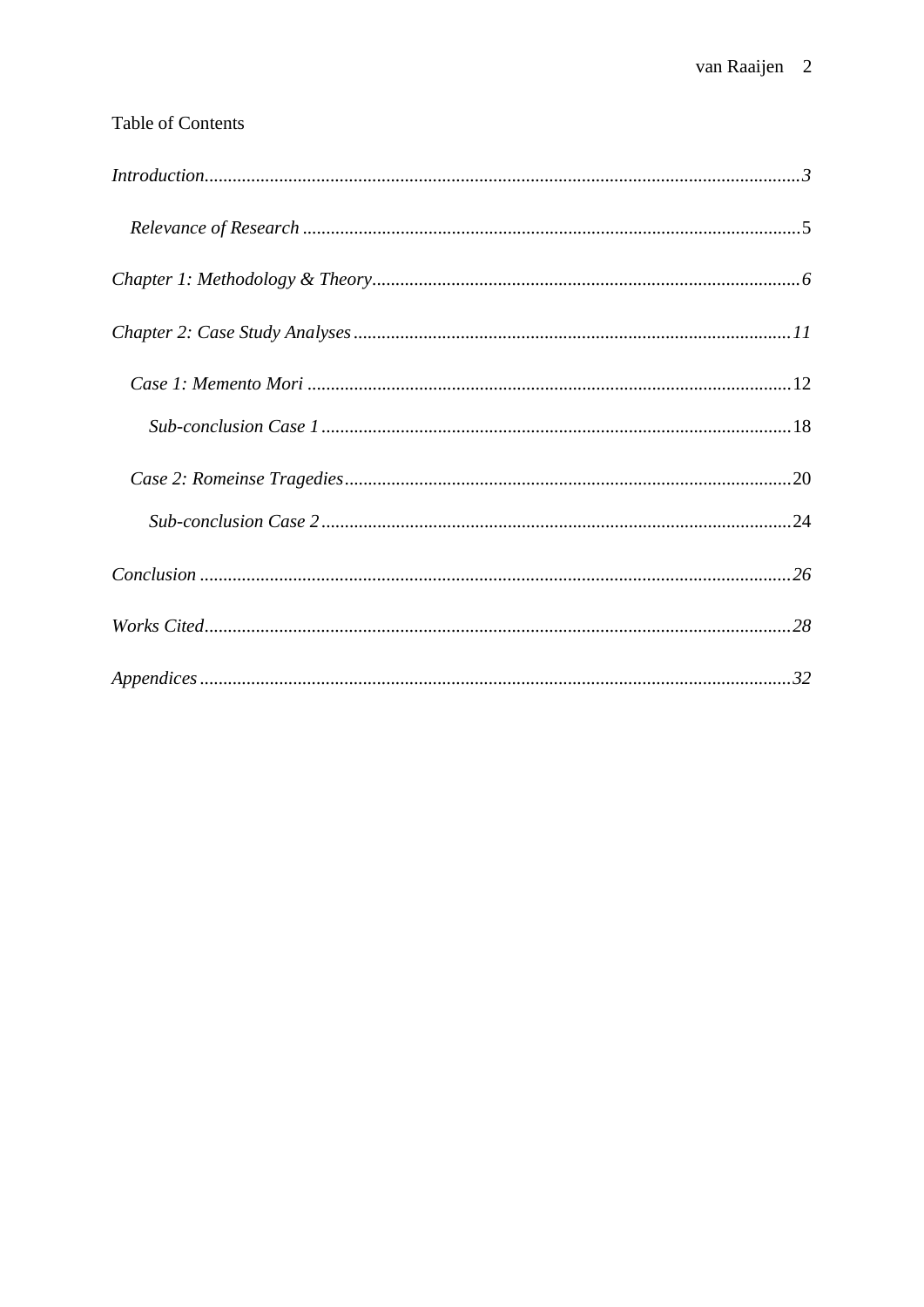#### *Introduction*

<span id="page-2-0"></span>*"Technology made large populations possible; large populations now make technology indispensable"* – Joseph Krutch

The 21<sup>st</sup> century, at a mere two decades old it has already known a staggering number of technological advancements thus far. This increasingly rapid growth of technology continuously affects and shapes society in the way people communicate, learn, think, and interact (Allen). However, one event in particular has drastically changed and shaped the future of contemporary society, namely the Covid-19 virus also known as Corona. The outbreak of this highly contagious respiratory virus at the end of the year 2019 was officially declared a global pandemic in March 2020 (WHO). It plunged the world into chaos and despair; however, despite all the negative effects the virus has had on the world, it also marked a period of self-reflection, (re)innovation and (re)appreciation and artistic expression in different parts of the world (Karunathilake). The problems caused by the pandemic required solutions, and technological innovation played an important role in this (UN). It started various creative initiatives, initiated an increase of technological innovation and it changed the world. In the Netherlands, the Covid-19 pandemic has influenced all different types of facets of society, including the art sector, more specifically performance art. Because, since November 2020 all cinemas, theatres and museums in the Netherlands have been closed and were therefore no longer able to host any performances (Rijksoverheid). Consequently, for many live performance companies the question that has risen during the pandemic is: how to survive? With the Netherlands in lockdown people are no longer allowed to physically visit the theatre, the opera, a concert, or any other type of live performance. This forms a problem, as the very essence of performing live has always been that a performance has an audience who is physically present to experience it. This is where the subject of this thesis emerged from, namely: maintaining the concept of liveness by live performance art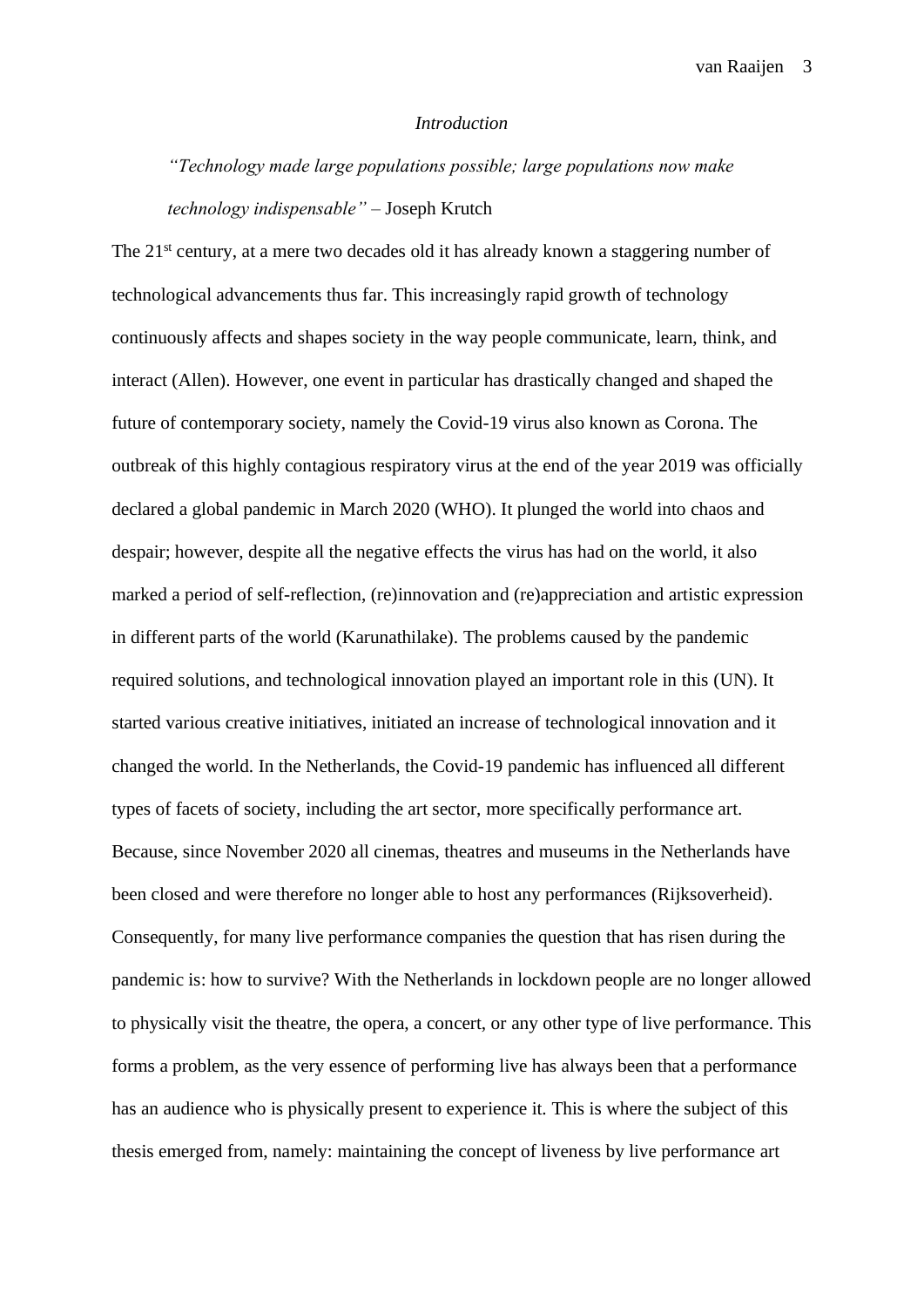acts and companies during the Covid-19 pandemic. Consequently, the question that is sought to be answered in this research is "How do live performance acts and companies maintain an experience of liveness during the lockdown in the Covid-19 pandemic?". The method that will be used to try and answer this research question is a multiple case study that will be conducted, based on relevant literature regarding the topic. Namely, two different cases of Dutch online theatre performances have been chosen. The first one is *Memento Mori* by Nineties Productions and the second one is *Romeinse Tragedies* by Internationaal Theater Amsterdam. For each case study two sub-questions are sought to be answered. The first one is: "what elements does the concerned case contain that contribute to the liveness of the performance?". The second one: "how do the defined elements that contribute to the liveness of the concerned case differ from the traditional form of live theatre performance?". Maintaining the concept of liveness by Dutch live performance art acts and companies during the Covid-19 pandemic as research, is about how two different live performance companies and acts maintain their liveness through artistic and technological innovation during this period.

Firstly, performance is defined as something that only has a life in the present, something that "cannot be saved, recorded or documented or otherwise participate in the circulation of representations of representations: once it does so it becomes something other than performance" (Phelan 146). Furthermore, "performance occurs over a time which will not be repeated", nonetheless, it can be performed again, but this repetition is per definition different (146). Secondly, the concept of 'liveness' is defined as something that is brought to you as it really is, consequently creating a feeling of "being there" because the time of the event corresponds to the transmission (Feuer 14).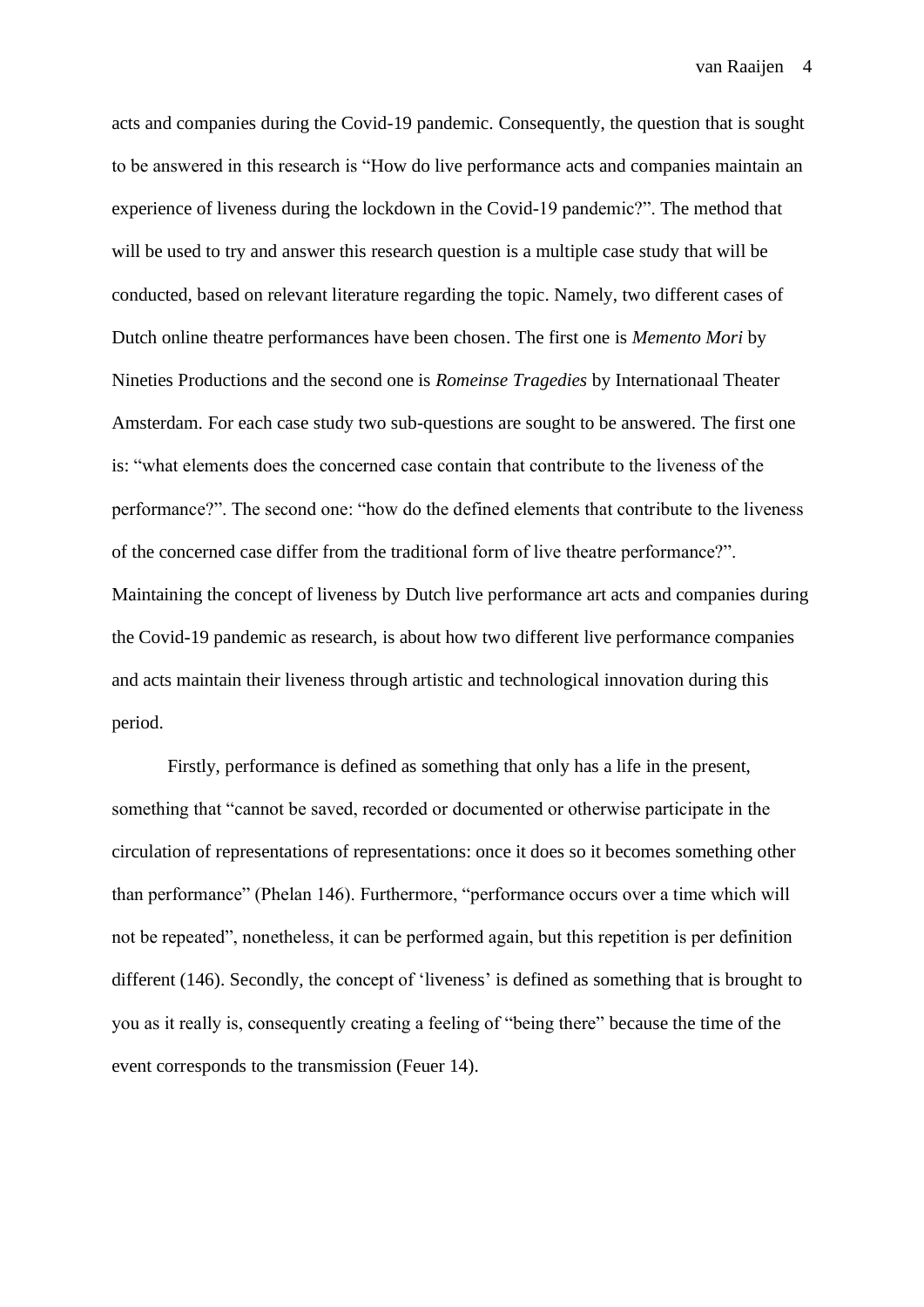# *Relevance of Research*

<span id="page-4-1"></span><span id="page-4-0"></span>The thesis subject and research are relevant to the field of arts and culture, to the creative industries and technology, as it is treating a very actual topic. Namely, the way live performance art acts and companies manage to maintain the concept of liveness in their performances during the Covid-19 pandemic. More specifically, how they have turned the digital technological developments of an ever-increasing technological society to their benefit. Especially now, during the COVID-19 pandemic the world is experiencing, in which many people are forced to make more use of technology due to restrictions with regards to the pandemic. Adding to that, due to the restrictions during this period lots of live performances are compelled to change the way they are performed or otherwise potentially cancelled. These irreversible changes and the adaptation of technology in all aspects of life in society are the result of a continuously transforming world, which also means that it is likely for many of the changes to stay (Anderson et al.). Furthermore, this research contributes to mentioned fields by exploring on how important technological developments, such as live streaming, affect live performance art.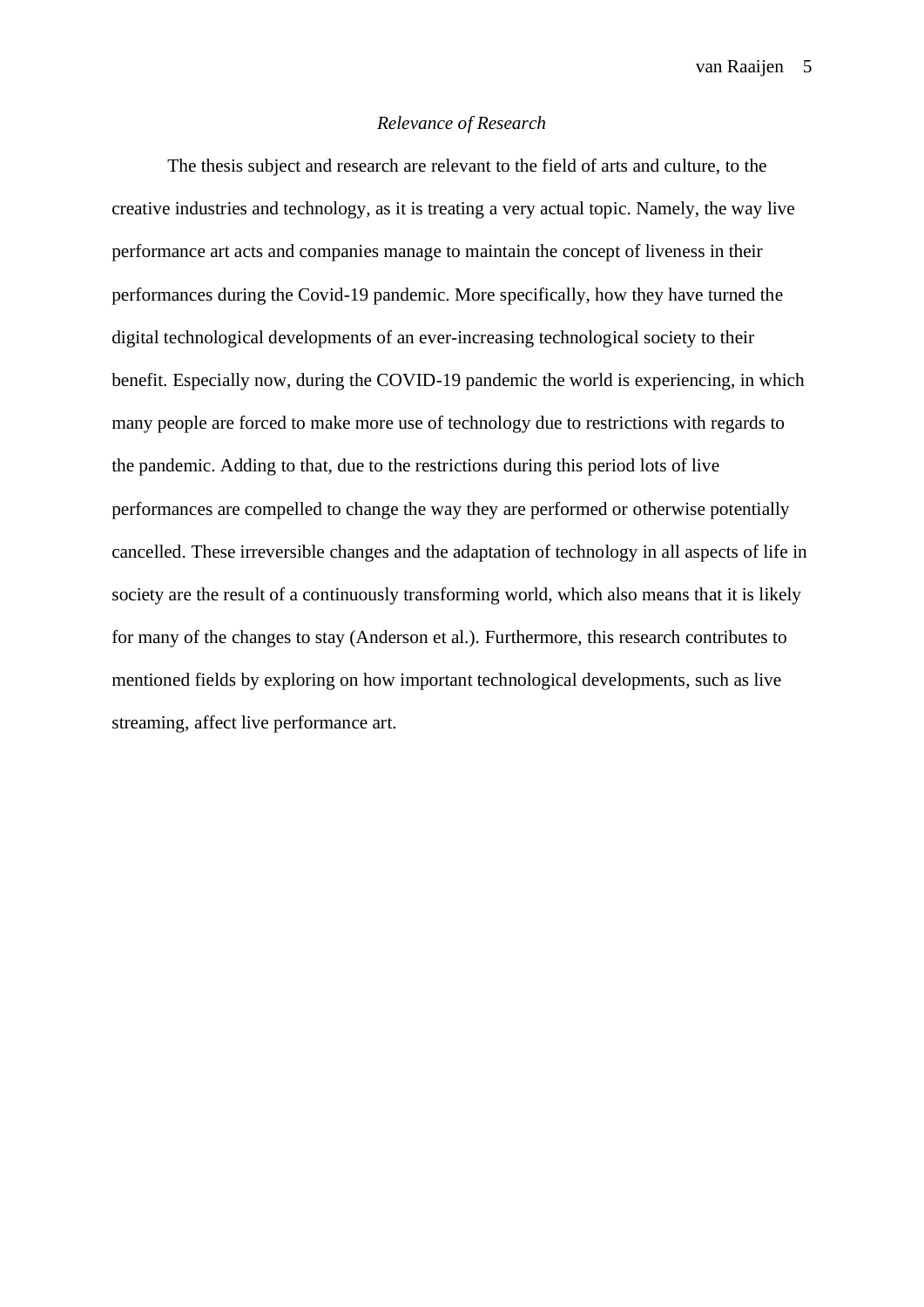### *Chapter 1: Methodology & Theory*

This first chapter will provide the theoretical framework and methodology that will be used to do the actual analysis in Chapter 2. It will discuss important theories within the fields of live performance art and digital technology by consulting sources from the fields' main authorities. The methodological approach of this research is a multiple case study consisting out of two different cases that will be analysed on the base of relevant theories regarding the concepts of liveness and performance. The studied theory will help define the cases' liveness. The focus will be on the temporal and spatial dimension of the performance, its audience, and the performers themselves.

The first source is the book chapter "The ontology of performance: representation without reproduction" from Peggy Phelan's book *Unmarked: The Politics of Performance* (146-166). In this chapter she discusses the very essence of what is considered 'performance', namely she states that a live performance is something that only has a life in the present and "cannot be saved, recorded, or documented…once it does so, it becomes something other than performance" (Phelan 146). Adding to that, she states that a performance can be performed again, but when this occurs the repetition itself, is per definition different (146). So, the concept of the repetition of the performance being different from the previous time it was performed, is what characterizes it as a live performance. Therefore, in a strict ontological sense, performance is nonreproductive, as it implicates the real through the presence of living bodies (148). Phelan compares performance art spectatorship to consumption, as she suggests that there are no leftovers, because the gazing spectator must try to take everything in (148). With these distinctive characteristics comes the vulnerability of charges of valuelessness and emptiness, but the strength of being independent from mass reproduction, technologically, economically, and linguistically (148-149). She claims that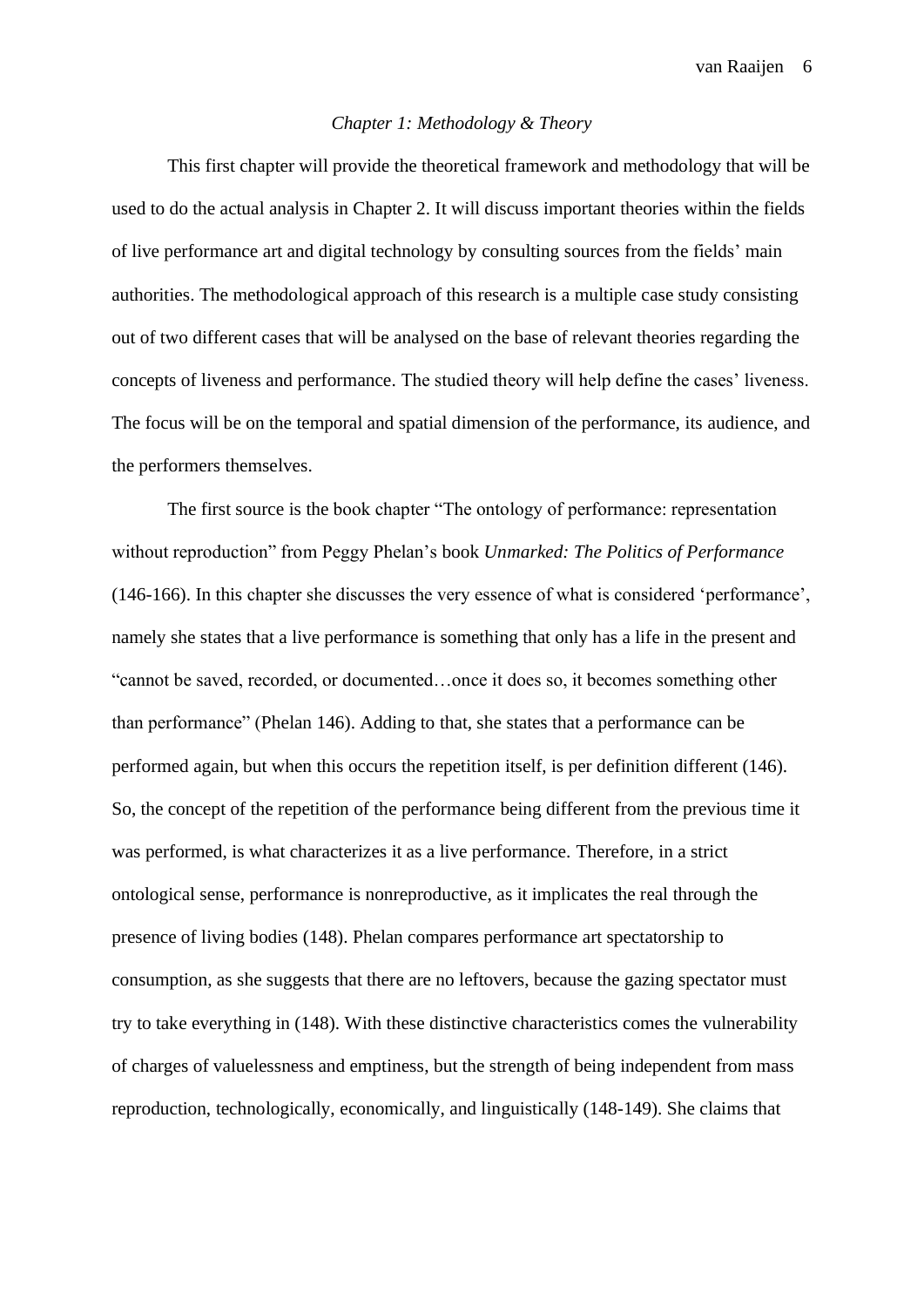"Performance honors the idea that a limited number of people in a specific time/space frame can have an experience of value which leaves no visible trace afterward" (Phelan 149).

The second source is the book chapter "Live and technologically mediated performance" from Philip Auslander's book *Part II – Body politics: the individual in history*  (107-119). In this chapter, Auslander gives a definition of live theatre performance by quoting Kaoime Malloy, namely as being different from all other forms of theatrical presentation because it is live, this is considered the traditional view of live theatrical performance (107). Moreover, this traditional view suggests that live performance is "founded on an opposition between the immediate and the mediated", where film is considered mediated and theatre unmediated (Auslander 107). For example, an audience witnesses theatre actors in the moment of performance but see performances by film actors long after the actors have done their work (107). Nonetheless, he does state that "Live performance is historically defined in that both our experience of liveness and our understanding of what counts as a live performance change continually over time in response to the development of new media technologies" (Auslander 109). Adding to that, he states that "culturally, the categories of technologically mediated performance and live, unmediated performance are not mutually exclusive" and that many performances blend elements of both, consequently blurring the distinction between the two (Auslander 109). Especially now, in modern-day times where technology plays a significant role in everyday life. Because of this, Steve Wurtzler suggests that "one can better understand live and technologically mediated performance in terms of a set of temporal and spatial variables in the relationship between performers and audience than as a settled binary opposition" (Auslander 109). To clarify this, Wurtzler has created a table containing these different variables, an example of this can be found in Appendix 1. Position I in Wurtzler's table, temporal simultaneity, and spatial copresence, is what Auslander refers to as "classic liveness" (Auslander 110). Position II,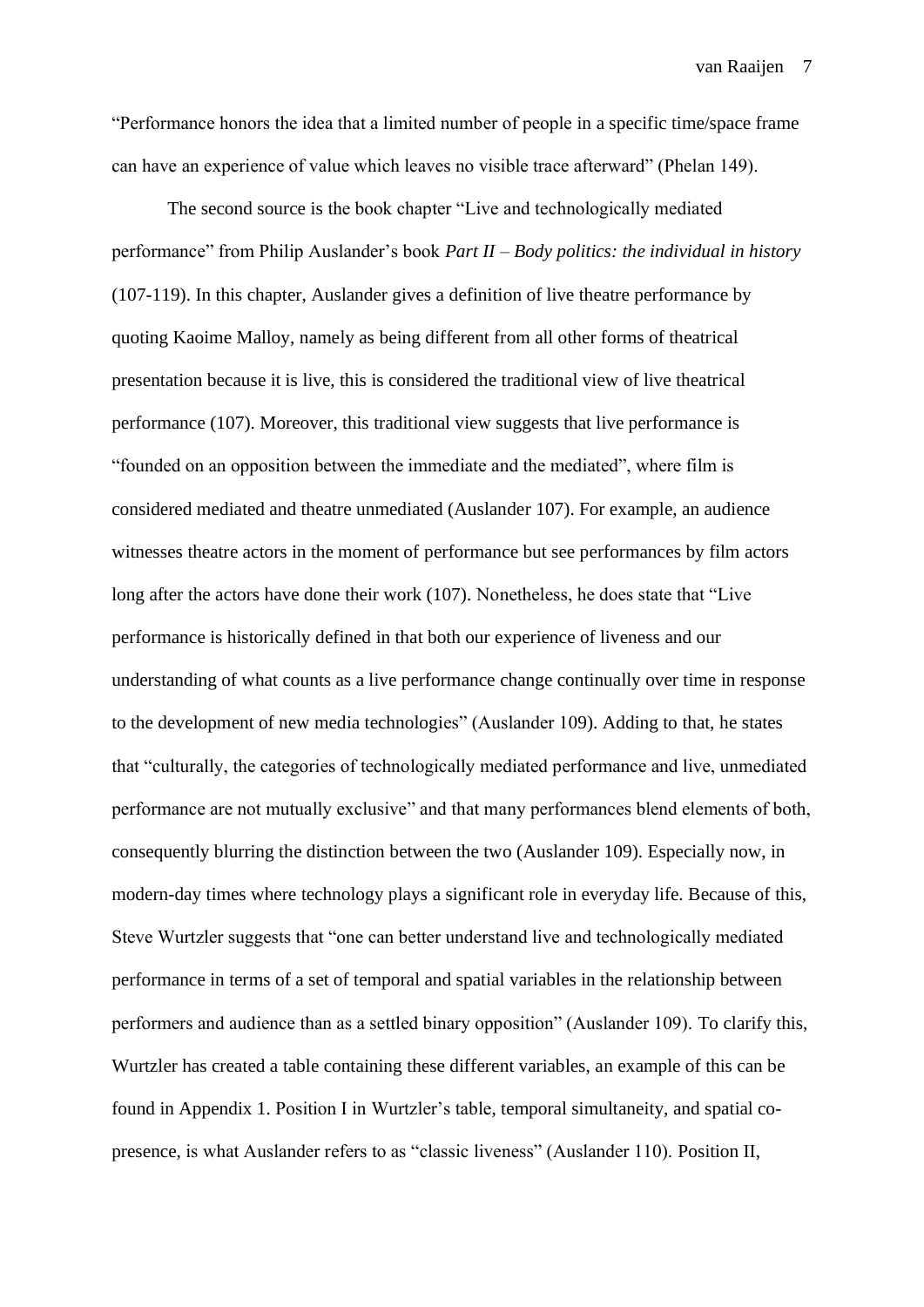temporal simultaneity, but spatial absence, is what Auslander refers to as "live broadcasts" (110). Position III is a third term that is worth considering in this context, namely "live recording", this is when "the audience shares neither a temporal frame nor a physical location with the performers, but experiences the performance later (this is what Wurtzler calls "temporal anteriority") and in a different place from where it first occurred" (Auslander 110). Position IV, temporal anteriority and spatial absence, is everything that is recorded, such as movies and previously recorded radio and television (110). The concepts "live broadcast" and "live recording" suggest that the definition of what is considered live has "expanded beyond its initial scope as the concept of liveness has been articulated to emergent technologies" (Auslander 110). Adding to that, Nick Couldry proposes two new forms of liveness: "online liveness: social co-presence on a variety of scales from very small groups in chat rooms to huge international audiences for breaking news on major Web sites, all made possible by the internet as an underlying infrastructure" and "group liveness: the 'liveness' of mobile group of friends who are in a continuous contact via their mobile phones through calls and texting" (Auslander 111). Auslander states that liveness, in this case, is understood as an experience that is "not limited to specific performer-audience interactions; it is the feeling of always being connected to other people, of continuous, technologically mediated co-presence with others known and unknown" (111). Even though Malloy and Couldry agree on the premise that liveness is about real-time interactions among human beings, their respective understandings of the concept contain crucial differences (Auslander 111). According to Malloy, the essence of live performance is unmediated contact between performers and audience, which demands physical co-presence, while Couldry emphasizes on the temporal dimension rather than the spatial one, as he states that liveness is the sense that one can be in contact with others at any given moment, regardless of distance (Auslander 111). So, in "Live and technologically mediated performance" Auslander defines what liveness in theatre entails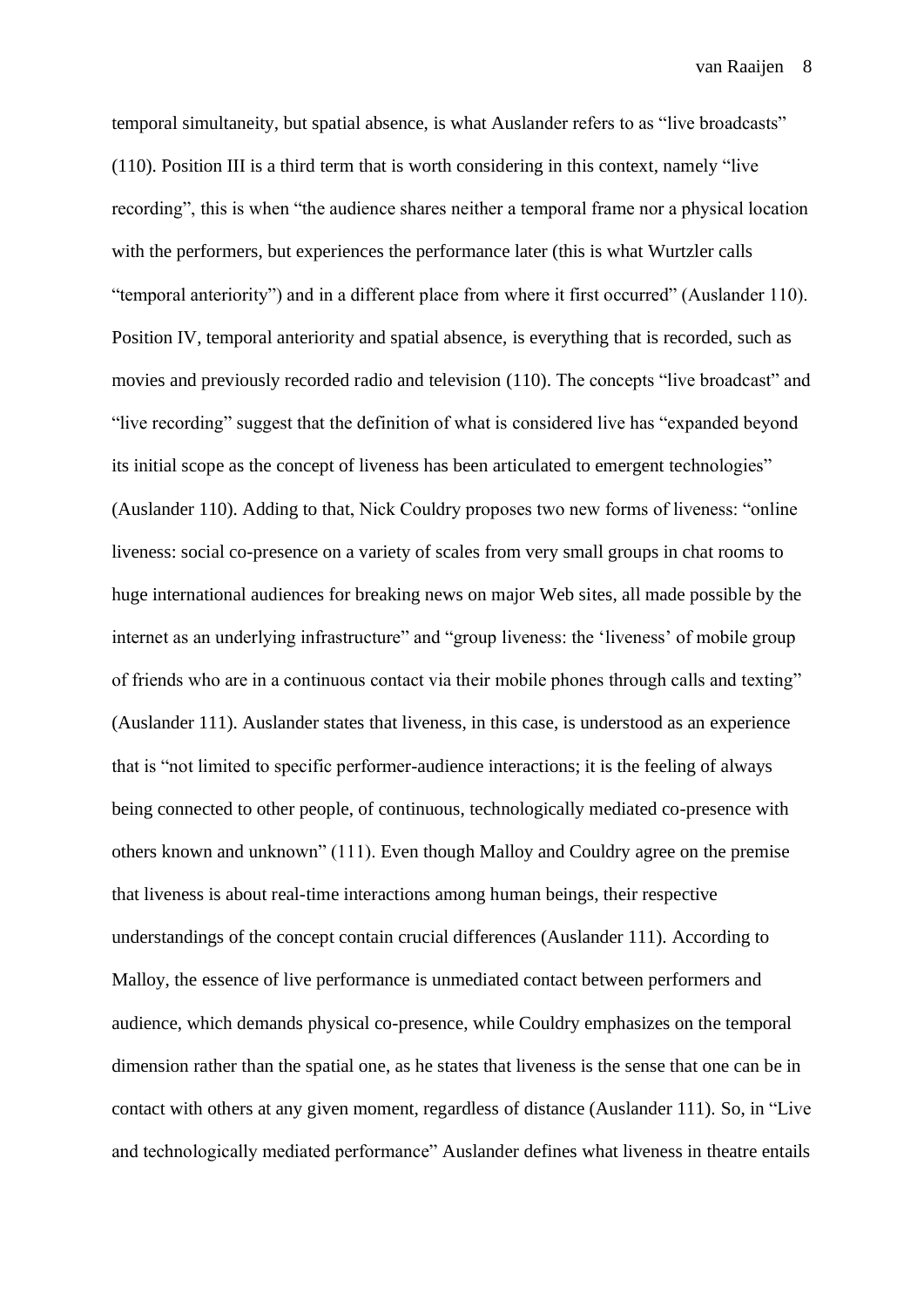both traditionally and in modern-day times, therefore it is a solid base for analysing and assessing the liveness of the chosen theatre performances as cases.

Another source that has been consulted is the book chapter "The Concept of Live Television: Ontology as Ideology" from Jane Feuer's book *Regarding Television: Critical Approaches – An Anthology* (12-22). This book chapter, as the title already reveals, is mostly about the concept of television, but one of the most important elements regarding television, is liveness. Feuer refers to the concept of liveness as something that is unmediated and lives off the instantaneousness and uncertainty of the moment (13). Exactly this is the similarity between live television and live performance art, in that they share the concept of liveness, namely from a technological and perceptual point of view both live television and live performance art are live as events are transmitted as they occur (13). Nonetheless, regardless of this similarity, considering Wurtzler's table live television would still not fall in the category of "classic liveness", but in the second one, namely "live broadcasts" (Auslander 110). Feuer simplifies the concept of live and liveness by defining it as something that is brought to you as it really is, consequently creating a feeling of being there because the time of the event corresponds to the transmission (14). Moreover, she states that live is characterized by the uniqueness of it only happening once (15). This corresponds with what Phelan states regarding performance, namely that it cannot be repeated and that when it does it per definition is different (146).

Lastly, the research article "Theatre Audiences and Perceptions of 'Liveness' in Performance" by Matthew Reason has been consulted. In this research paper, Reason "employs techniques of discourse analysis to explore empirically originating understandings of how live theatre is constructed as live by audiences today" (Reason). Meaning, in this paper the method of discourse analysis is used to assess what makes theatre a live performance art. Discourse analysis here is defined as an analysis of language and the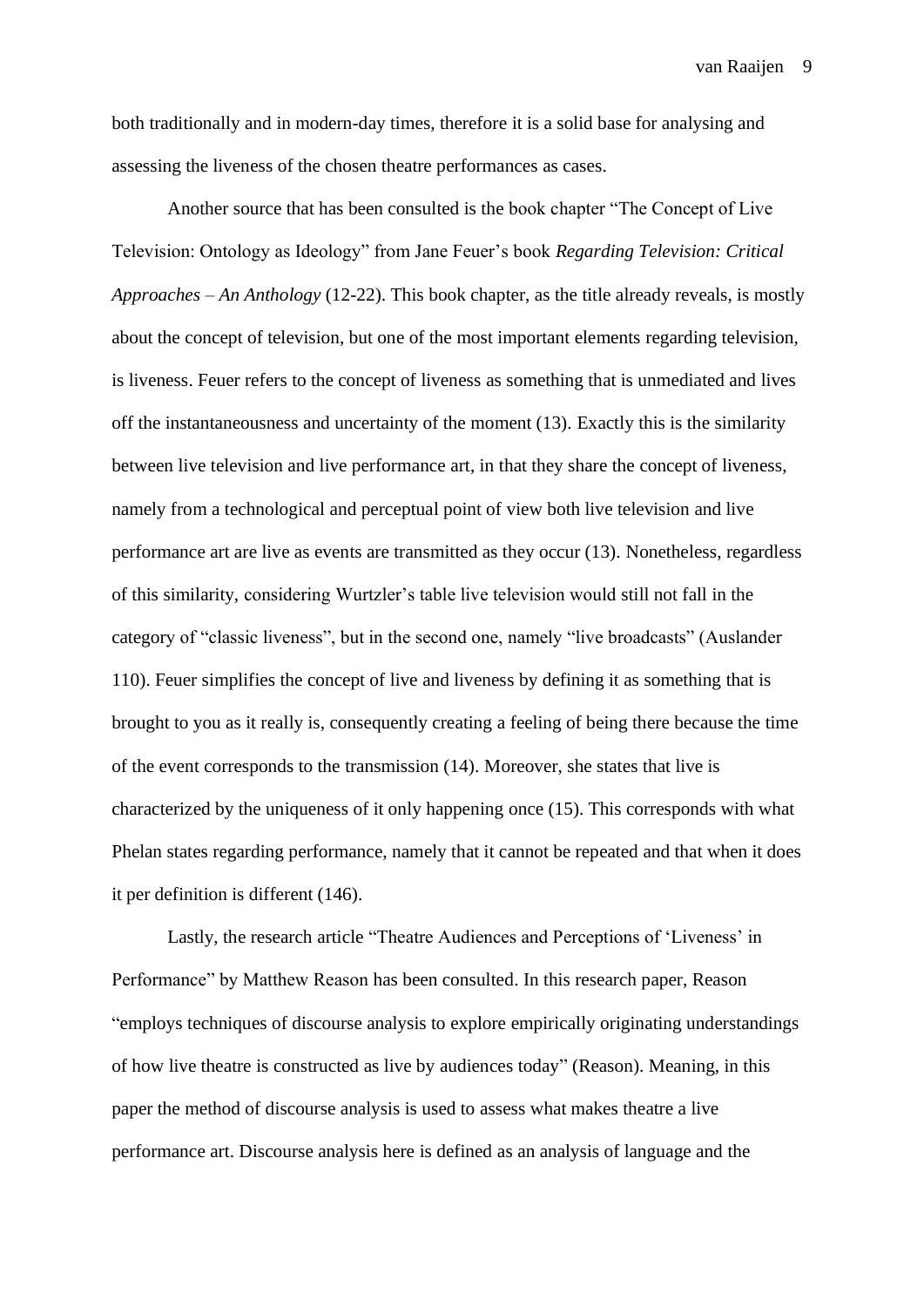<span id="page-9-0"></span>meaning beyond the sentence, in this case looking for meaning by taking bigger chunks of texts or the text as a whole, as opposed to merely a single sentence (Tannen). He states that it is often presented as central to its definition that theatre is performed live, especially in contrast with non-live performances such as films or certain television programs (Reason). Nonetheless, there has been little research conducted on how different forms of performance might be experienced differently by audiences, largely due to the subject's elusive nature (Reason). Furthermore, he discusses Phelan's and Auslander's arguments regarding the concept of liveness by comparing them to one another. For example, where Phelan defines performance as ontological, Auslander argues that performance is historically contingent. Moreover, Reason highlights different techniques that can be used to contribute to the perception of liveness by audiences, such as the synthesised version of clapping hands at a performance or a large screen showing replays at a sports event or at a rock concert (Reason). Adding to that, he states that within performance theory the relationship between memory and the ephemeral event is often presented as central to the experience of live performance, it defines itself through the work of living memory (Reason). Eugenio Barba builds on Phelan's theory by stating that "the unrepeatable nature of live performance places particular emphasis on the present moment of its experience and subsequently on audience memory in a manner that is distinct and different to that of the inherently reproducible non-live performance" (Reason). The participants of the research, despite their preference for non-live performances that they have spoken out, did construct theatre as temporally unique in a different way than non-live performance (Reason). Moreover, the research indicates that the experience of liveness by an audience is socially established rather than experientially produced. However, in conclusion, Reason does state that in order to draw valid conclusions more research on this topic needs to be conducted in the future.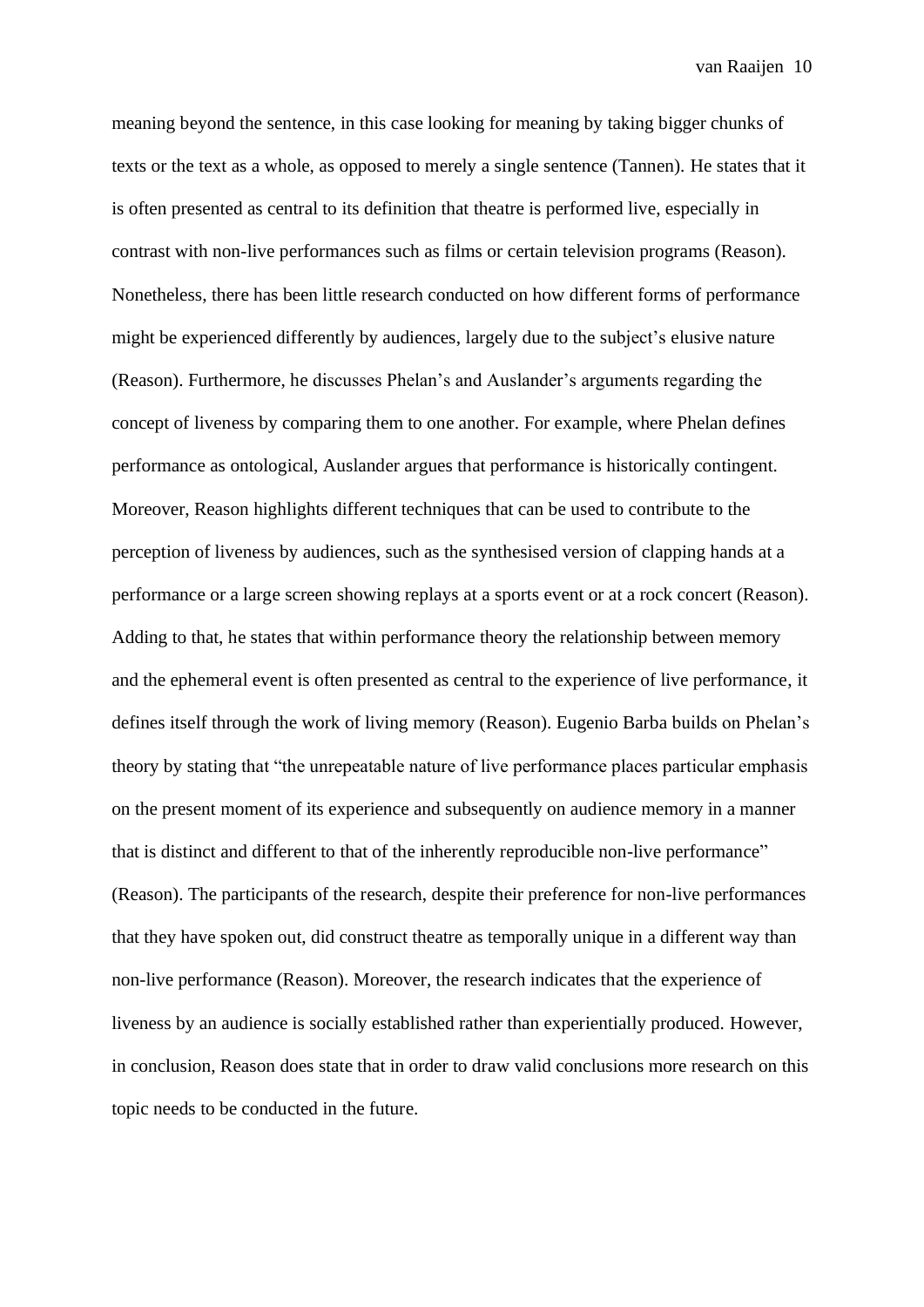### *Chapter 2: Case Study Analyses*

In the introduction the research itself, including the methodology, has been explained together with necessary background information, and in the first chapter the relevant theories regarding the research have been highlighted and explained.

This chapter will be the actual analysis of the two mentioned case studies. Each case study will be analysed by going through the same two steps, namely by answering the subquestions. The first step will be assessing the concerning case its liveness based on the mentioned theoretical framework, by answering the question: what elements does the concerned case contain that contribute to the liveness of the performance? The second step will be defining how these elements and techniques differ from the traditional form of live theatre performance, where the audience and the performers share a spatial co-presence, through answering the question: how do the defined elements that contribute to the liveness of the concerned case differ from the traditional form of live theatre performance?

As mentioned in the introduction, this research consists out of two different live performances as case studies that will be analyzed and compared, based on the discussed theories. The two cases have been chosen carefully, as they are great examples of creative outputs during the Covid-19 period and both are relevant and actual theatre performances with similarities and differences. The first one is *Memento Mori* by the Dutch theatre company Nineties; this live theatre performance is about celebrating the passing of things and an ode to the transience of human life. This theatre performance was created during one of the lockdowns in the pandemic and especially designed for an online audience and makes use of various digital performing techniques, the most prominent one being the green screen (Nineties Productions). However, this theatre performance can, when Covid-19 rules and regulations allow it, also be attended live physically in the theatre. The reason for choosing this particular performance, is because it was created especially as an online live performance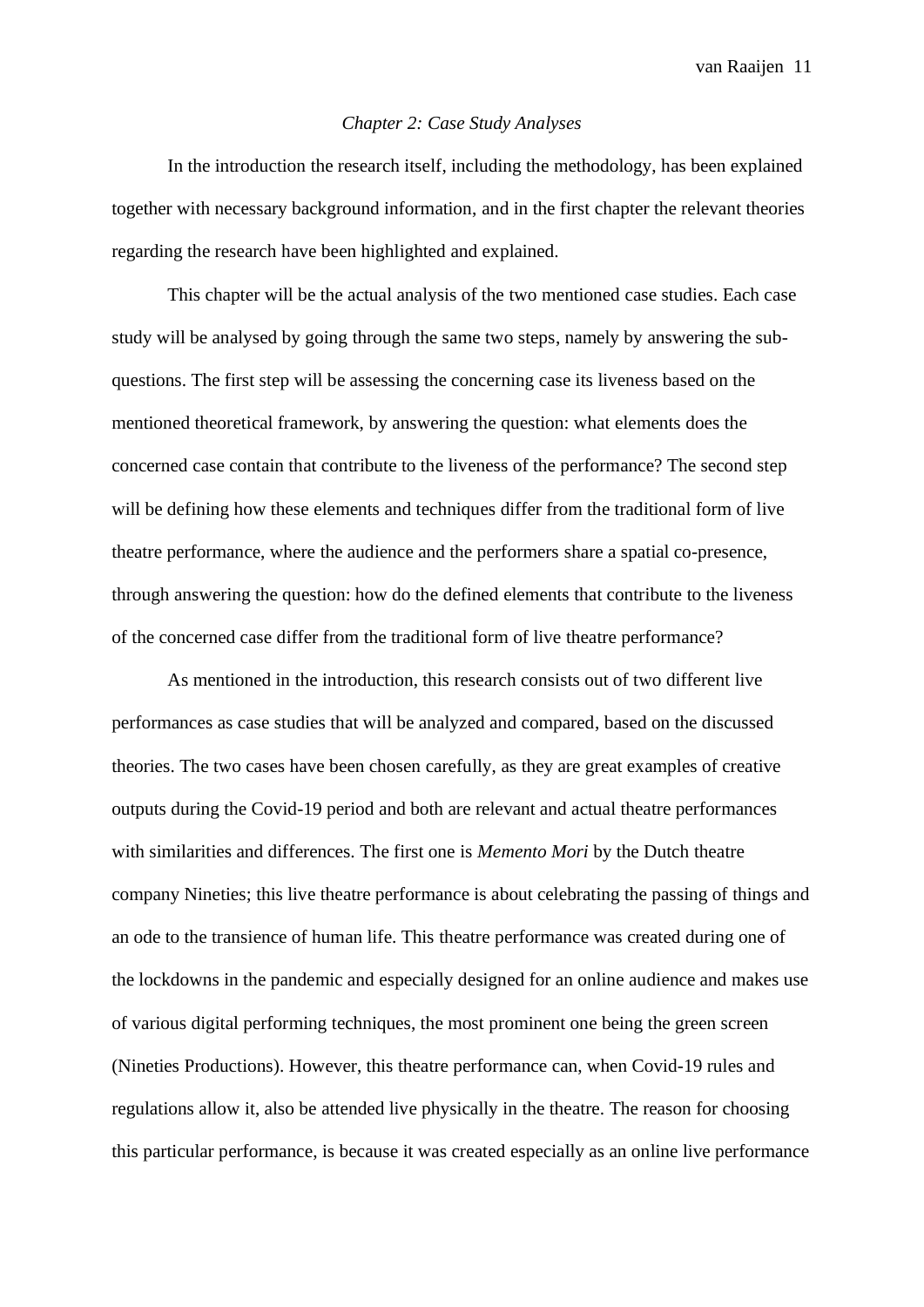and its unique combination of live and non-live elements, on which will be elaborated more later in this chapter. Adding to that, *Memento Mori* also is a performance that I have experienced myself.

The second one is *Romeinse Tragedies* by the Dutch theatre company Internationaal Theater Amsterdam, which is a modern-day adaptation of three of Shakespeare's *Roman Tragedies* and tells the story of four important individuals in Roman times and their political games and issues. This theatre performance was originally created years before the outbreak of the Covid-19 virus, but during the pandemic it has been adjusted and digitalized so that people are now able to watch it online via a livestream. The adjusted and digitalized version has therefore never been played offline, by offline is meant played live in the theatre with the audience physically being present, as it was specifically created for an online audience (van Hove). The reason for choosing this performance as a second case is because the original performance has been adapted to be performed for an online audience, so that it could still be experienced as live during the lockdowns.

# *Case 1: Memento Mori*

<span id="page-11-0"></span>The first case study is on the theatre performance *Memento Mori* by the Dutch theatre company Nineties Productions. This nomadic theatre company's kern consists out of five people who often work together with different performers, musicians, and visual artists from what they call the 'Nineties-family' and thereby continuously creating new temporarily artist collectives (Nineties Productions).

The description of the performance *Memento Mori* provided by Nineties Productions themselves is that it is not just a theatre performance, but a cross-over between performance, dance, music, poetry, and web-art that is constructed and performed live for an online audience (Nineties Productions). As mentioned before, this performance was mainly created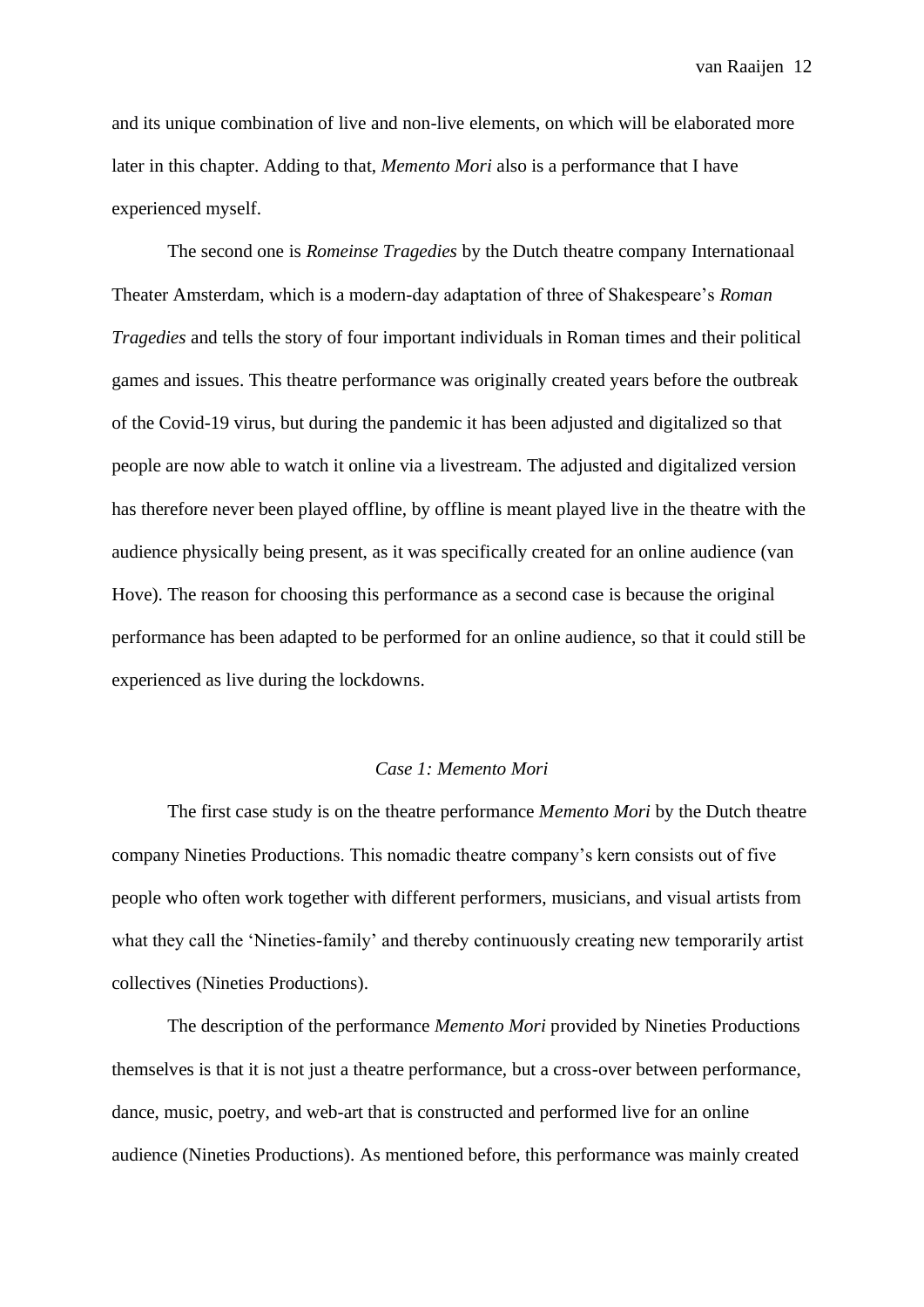for an online audience, due to the lockdown because of Covid-19. However, it can also be attended live in the theatre when rules and regulations allow for it. Important to note here, is that the online and 'offline' (the live theatre version where the audience is physically present) version of the performance differ visually. In this performance, two digital technologies play a major role, namely the chroma key or green screen and the livestreaming service Zoom. These two techniques are used throughout the entire performance. The former, the green screen, is typically used in the film industry and generally not within live performance art, as it often requires editing and only works with a screen. It is, however, this green screen technology that makes the performance *Memento Mori* unique. As with the online performance, one can see the effect of the greenscreen but nothing else, as where the offline version shows both versions. Namely, when attended live in the theatre, the online version (with green screen effects) is shown simultaneously on a screen hanging above the stage, so that the audience can experience how the performance is being created live in front of them (offline) and see the difference between the performance without the effect of the green screen and with the effect of the green screen at the same time. The second digital technology is the livestreaming service Zoom, which allows for the performance to be watched live online and it also provides the audience with the possibility of interacting. As everyone who is watching the performance online is in the same Zoom call and has their own little window in which they can move around freely and even comment in the chat box without disturbing the performance. Hence, creating an immersive and interactive performance where the audience can partake in, albeit from a distance.

The first sub-question is: "what elements does *Memento Mori* contain that contribute to the liveness of the performance?". The second sub-question is: "how do the defined elements that contribute to the liveness of *Memento Mori* differ from the traditional form of live theatre performance?". To answer these questions for the performance *Memento Mori*,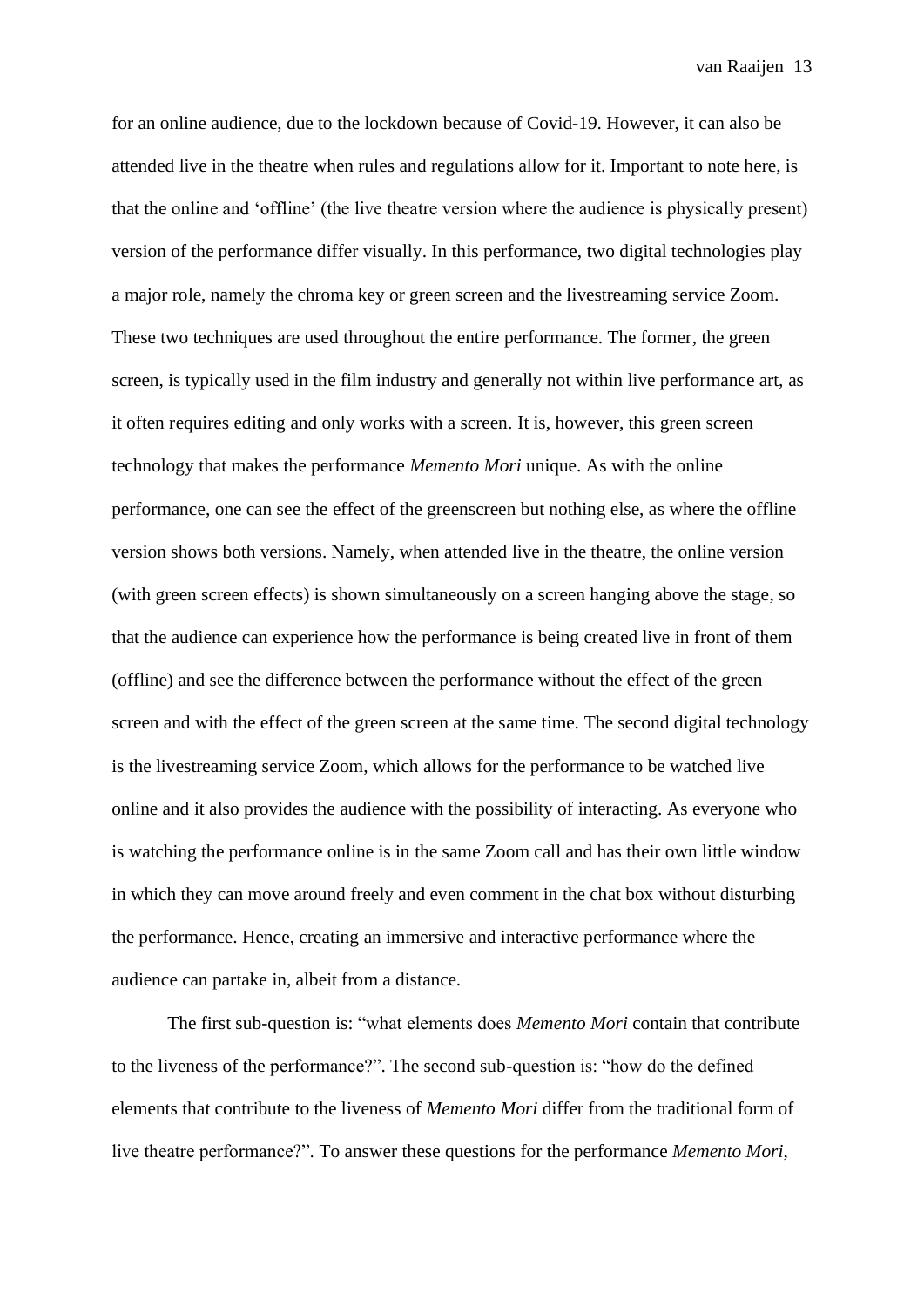the theories discussed in Chapter 1 must be consulted. Firstly, *Memento Mori* is not recorded, saved, or documented and can only be seen at the very moment the performance is given. Phelan states that a live performance is something that only has a life in the present and cannot be recorded, saved, or documented and that when it does, "it becomes something other than performance" (Phelan 146). According to this definition, one could say *Memento Mori* is live, simply because of the fact it is not being recorded. However, one could argue that strictly speaking because it is being streamed live via Zoom, it would not be considered a proper live theatre performance, as the possibility of someone recording the performance without anyone else noticing it is present. As Phelan states that in strict ontological sense a performance is nonreproductive (148). When someone would happen to record the performance, then it becomes reproductive and thereby immediately does not measure up to Phelan's classic definition of performance anymore. Hence, the question whether *Memento Mori* can be considered live remains, at least according to Phelan's definition of performance.

According to Feuer, the definition of liveness is something that is unmediated and lives off the instantaneousness and the uncertainty of the moment (13). This is the case with *Memento Mori* because the performance can only be seen at the very moment it is given. Moreover, she compares live television and live performance art in that they share the concept of liveness, as from a technological and perceptual point of view both are transmitted as they occur (13). Anything that happens during the performance *Memento Mori* is directly transmitted to the audience, regardless of their location. For example, another element that Zoom adds to the performance as an experience is the fact that the audience can see all the other spectators throughout the performance, as everybody is asked to turn on their webcam. Arguably, this contributes to the overall experience of liveness by the audience, because of the possibility of seeing the entire audience throughout the show. Opposed to the theatre where one cannot longer see the rest of the audience when the performance starts, as the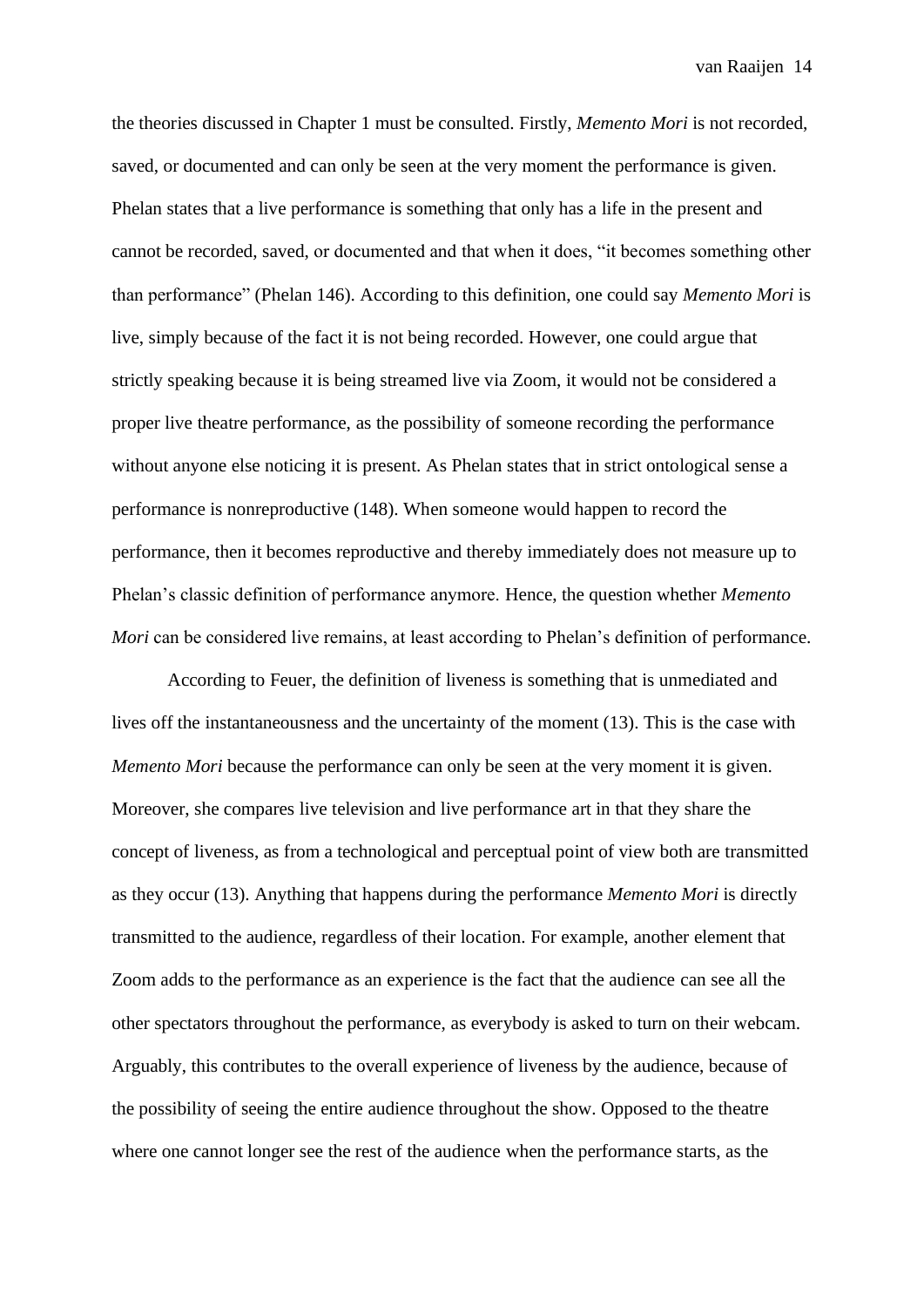lights are turned off. The audience are urged to mute their microphone during the performance, so that it will not be disturbed by any unwelcome noises. This immersive and interactive element within the performance is likely to provide the audience with a strengthened sense of liveness, as the audience themselves can interact with the other spectators and the performers can see every single spectator too. Adding to that, after the performance the performers do not only talk to the audience, but with the audience. This interaction, the communicating and mingling of the performers with the audience is a unique characteristic of live performances. The only thing that could stand in the way of this direct transmittance and interaction would be technological malfunctions, such as an inadequate internet connection.

An interesting part of the performance *Memento Mori* is what Nineties Productions themselves already refer to as a cross-over between performance, dance, music, poetry, and web-art (Nineties Productions). Because Auslander gives a traditional definition of live theatre performance by Malloy, namely that theatre is different from all other forms of theatrical presentation, because it is live and that it is founded upon a binary opposition between the immediate and the mediated (Auslander 107). Malloy also states that the essence of live performance is unmediated contact between performers and audience, which demands physical co-presence (Auslander 111). According to this definition, *Memento Mori* could only be considered live to those who are attending the performance in the theatre where they are physically present in the same space as the performers and cannot be considered live to those watching it online due to a lack of co-presence. However, Auslander also states that "culturally, the categories of technologically mediated performance and live, unmediated performance are not mutually exclusive" and that many performances blend elements of both, consequently blurring the distinction between the two (109). Especially since the Covid-19 pandemic, because of which technology plays an increasingly significant role in everyday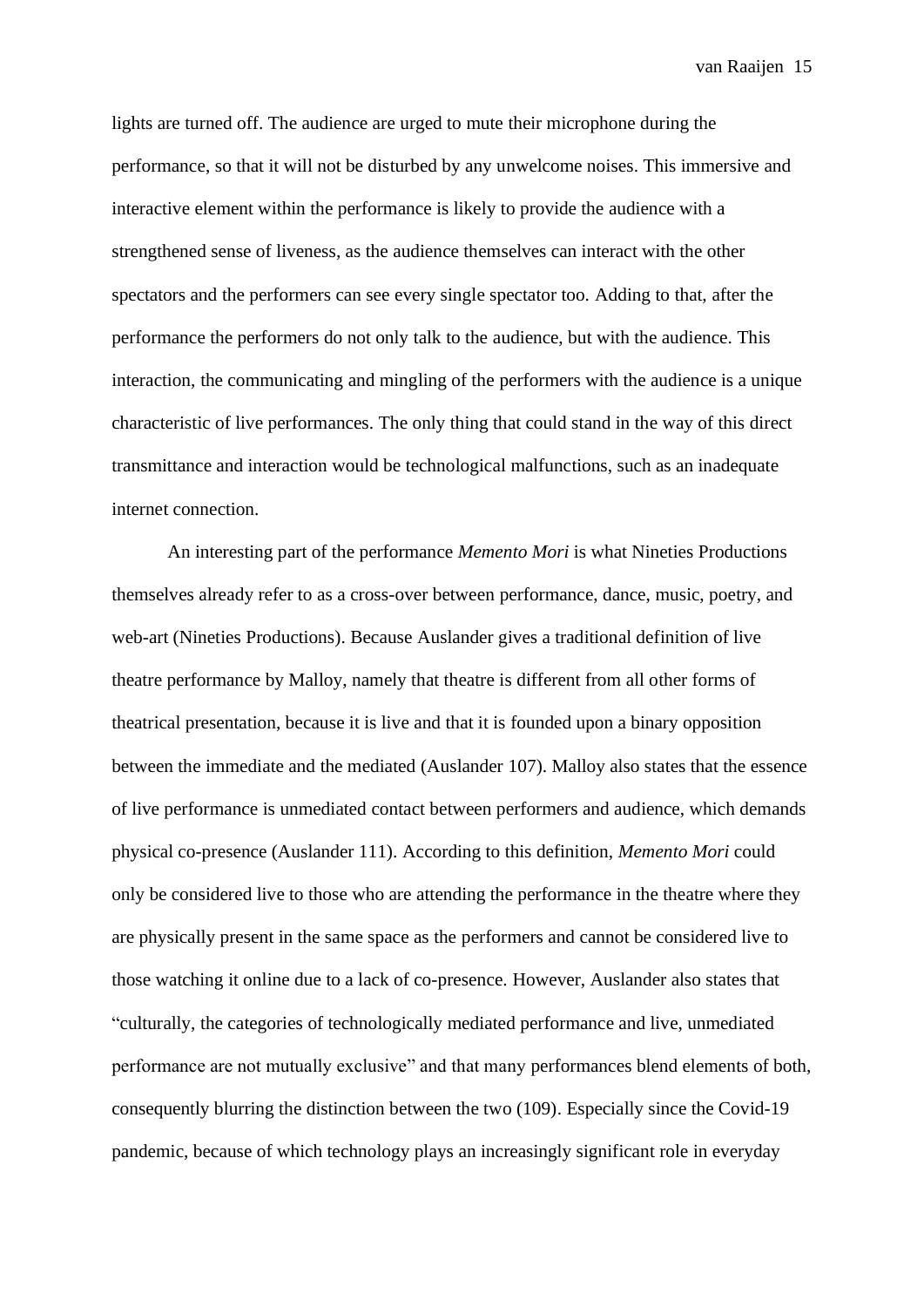life. This blending of live and non-live elements is also the case with the performance *Memento Mori.* For example, the combination of the use of the green screen, which is considered to be a technique typical for mediated performances such as film, and the interaction of the performers with the audience, which can only happen with live performances. Steve Wurtzler points outs that the definition of what is considered live has "expanded beyond its initial scope as the concept of liveness has been articulated to emergent technologies" (Auslander 110). Therefore, Wurtzler suggests that "one can better understand live and technologically mediated performance in terms of a set of temporal and spatial variables in the relationship between performers and audience than as a settled binary opposition" (Auslander 109). When looking at the Wurtzler's table in Appendix 1, the elements that the performance *Memento Mori* contains are present in both Position I and II. Namely, those who are watching the performance at the theatre and are physically present fall in the category of Position I, which is considered as classic liveness, as there is temporal simultaneity and spatial co-presence. Those who are watching the performance online fall in the category of Position II, which is referred to as live broadcast, as there is temporal simultaneity but spatial absence. So, there is a division between audience members, namely those who are categorized in Position I, to whom *Memento Mori* is considered live according to the traditional view of liveness by Malloy, and those who are categorized in Position II, to whom *Memento Mori* cannot be considered live according to Malloy's traditional definition of liveness. Nick Couldry proposes two new forms of liveness: "online liveness: social copresence on a variety of scales from very small groups in chat rooms to huge international audiences for breaking news on major Web sites, all made possible by the internet as an underlying infrastructure" and "group liveness: the 'liveness' of mobile group of friends who are in a continuous contact via their mobile phones through calls and texting" (Auslander 111). One could argue that the performance *Memento Mori* falls into one of these new forms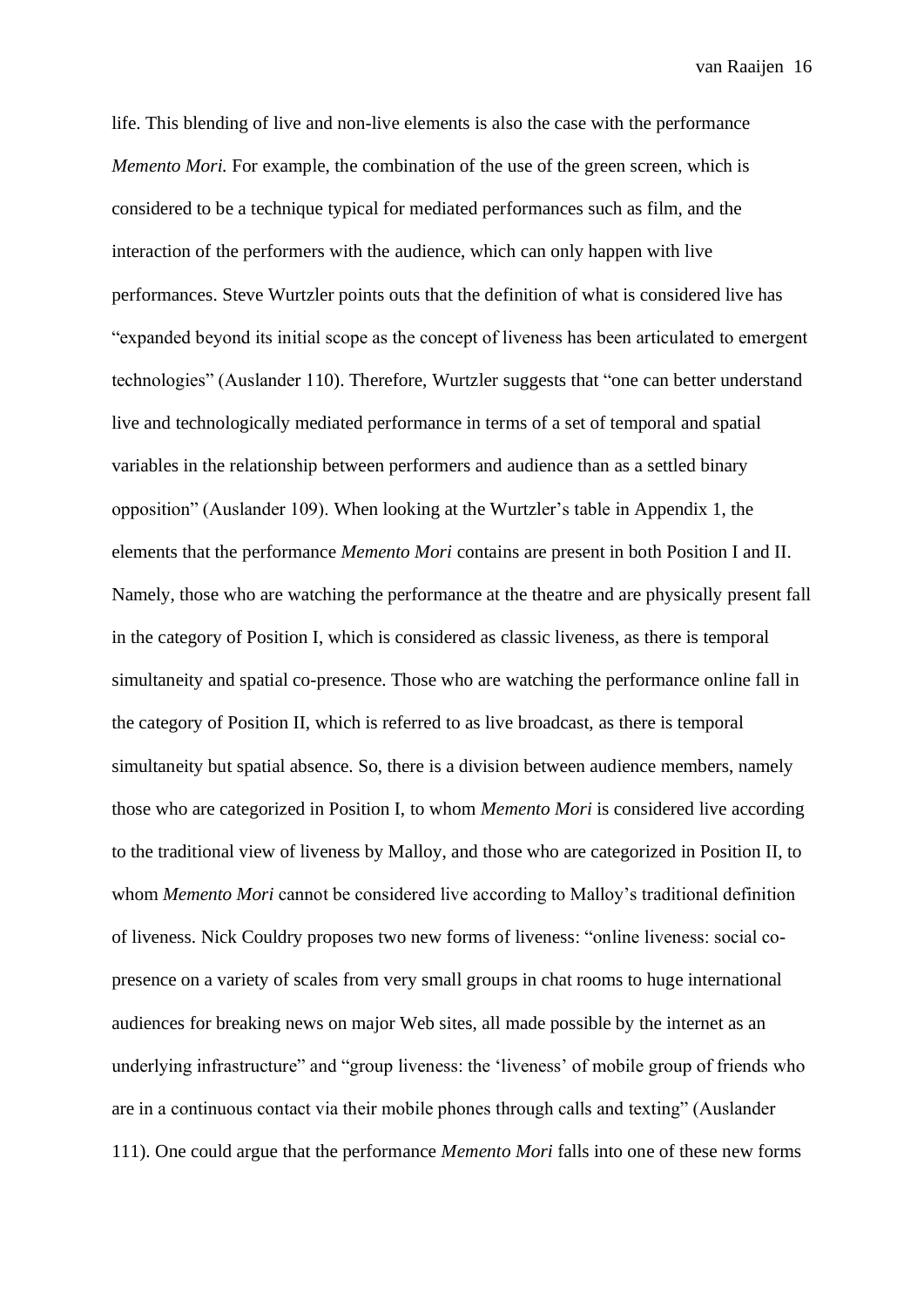of liveness, namely the group of "online liveness", as everyone in the audience partakes in the Zoom livestream online and has the possibility of interacting with one another through the chat box. Liveness in this case is "not limited to specific performer-audience interactions; it is the feeling of always being connected to other people, of continuous, technologically mediated co-presence with others known and unknown" (Auslander 111). The latter is what is occurring during the entire performance because it is interactive, and the audience is in constant connection with one another. So, although Malloy and Couldry agree upon the premise that liveness is about real-time interactions among human beings, the case of *Memento Mori* clearly shows the crucial differences in their respective understandings of the concept.

There are several techniques that can be used during a performance to enhance the perception of liveness by the audience, one of them is hanging up a big screen above the stage where the performance takes place, as the audience then will have a clearer view on the performance and the performer(s) (Reason). This is basically the case with *Memento Mori* to those audience members who are watching the performance live in the theatre, as a big screen is hanging above the stage where the audience that is physically present can see the online version of the performance. Yet, in *Memento Mori* the green screen allows the performers of Nineties Productions to play out and create images online that they would never be able to create when they would perform solely offline. Because of this, an almost cinematic effect is created for the online audience. Due to this effect, a feeling of distance for the online audience might be created, in the sense that it might feel as if it is not happening live, but as if it has been pre-recorded or mediated. Consequently, taking it further away from a live experience of the performance and bringing it more towards an experience of a mediated performance. As Auslander defines it, the performer/audience relationship is mediated by the camera and the rest of the filmic apparatus, as where in theatre this relationship is seen as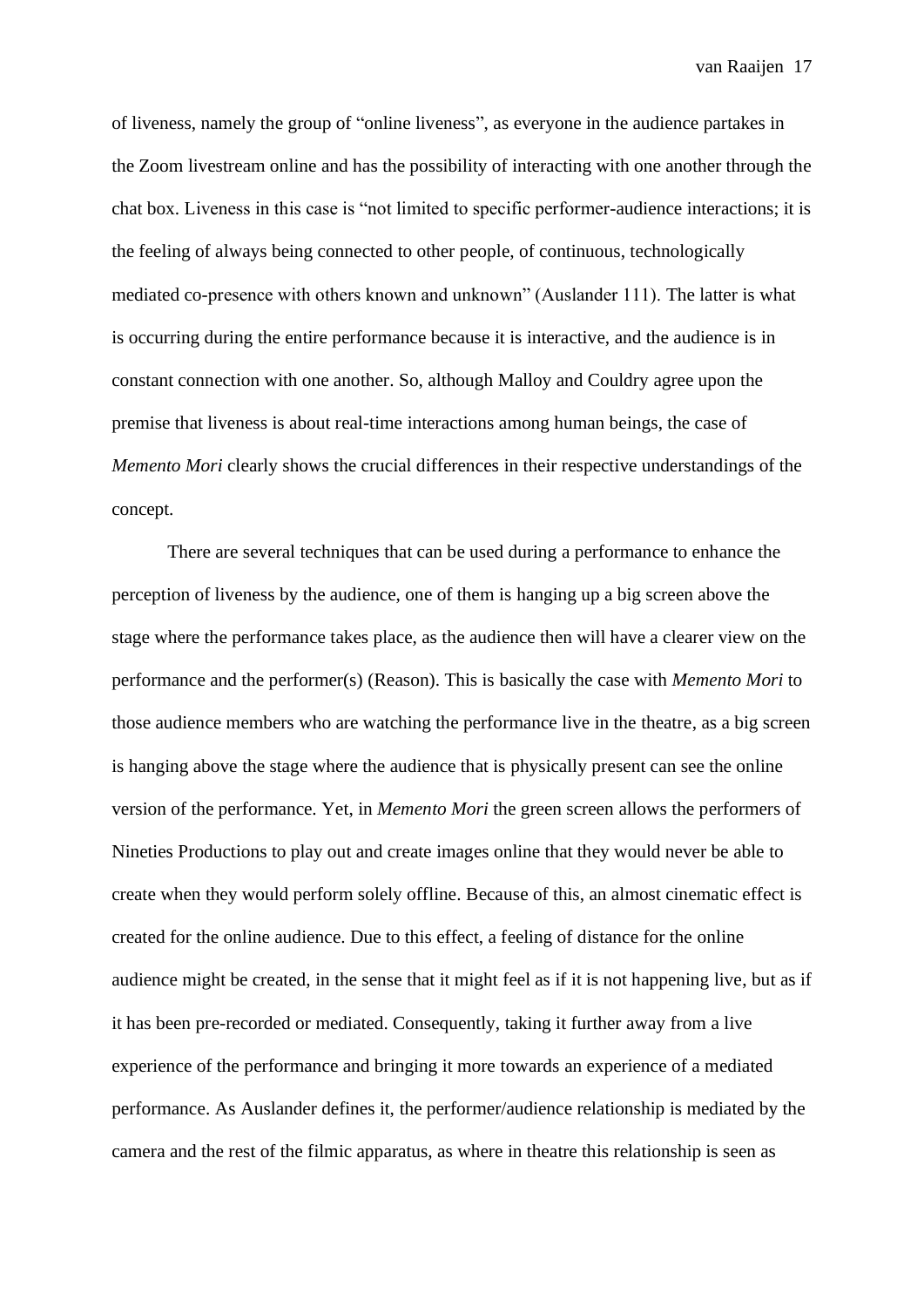direct and unmediated (107). Mediated here, is defined as something that has been influenced for it to be able to happen (Oxford Advanced Learner's Dictionary).

My personal experience regarding this performance, as I have seen the performance *Memento Mori* physically at the theatre, was that seeing the performance online is quite different from seeing it offline. Because solely focussing on the online streaming version gave me the feeling as if I was watching live television or a film rather than a live theatre performance. As opposed to solely focussing on the performers right in front of me and not looking at a screen, which gave me the feeling of watching an traditional live theatre performance. Though, I must admit that I had the feeling that *Memento Mori* is more about spectacle, to distinguish itself as something new and fresh, rather than the concept of liveness being the highest priority of the performance.

# *Sub-conclusion Case 1*

<span id="page-17-0"></span>Case study 1: *Memento Mori* is a theatre performance that has been created for an online audience, however, it can also be experienced whilst being physically present in the theatre. Because it is intended as an online theatre performance, multiple digital techniques are used, the most important ones are the green screen and the livestreaming service Zoom.

*Memento Mori* would be considered live according to Phelan's definition of performance when looking only at the fact that it is not being recorded. However, strictly ontologically speaking, simply because of the possibility of someone secretly recording the performance whilst watching it online, there is a chance that the performance becomes reproductive, and consequently does not longer measure up to Phelan's definition of a live performance. According to Feuer's definition of liveness, *Memento Mori* can be considered a live performance, as everything transmitted as it occurs. Moreover, the interaction between the audience and the performers during and after the performance *Memento Mori*, which is a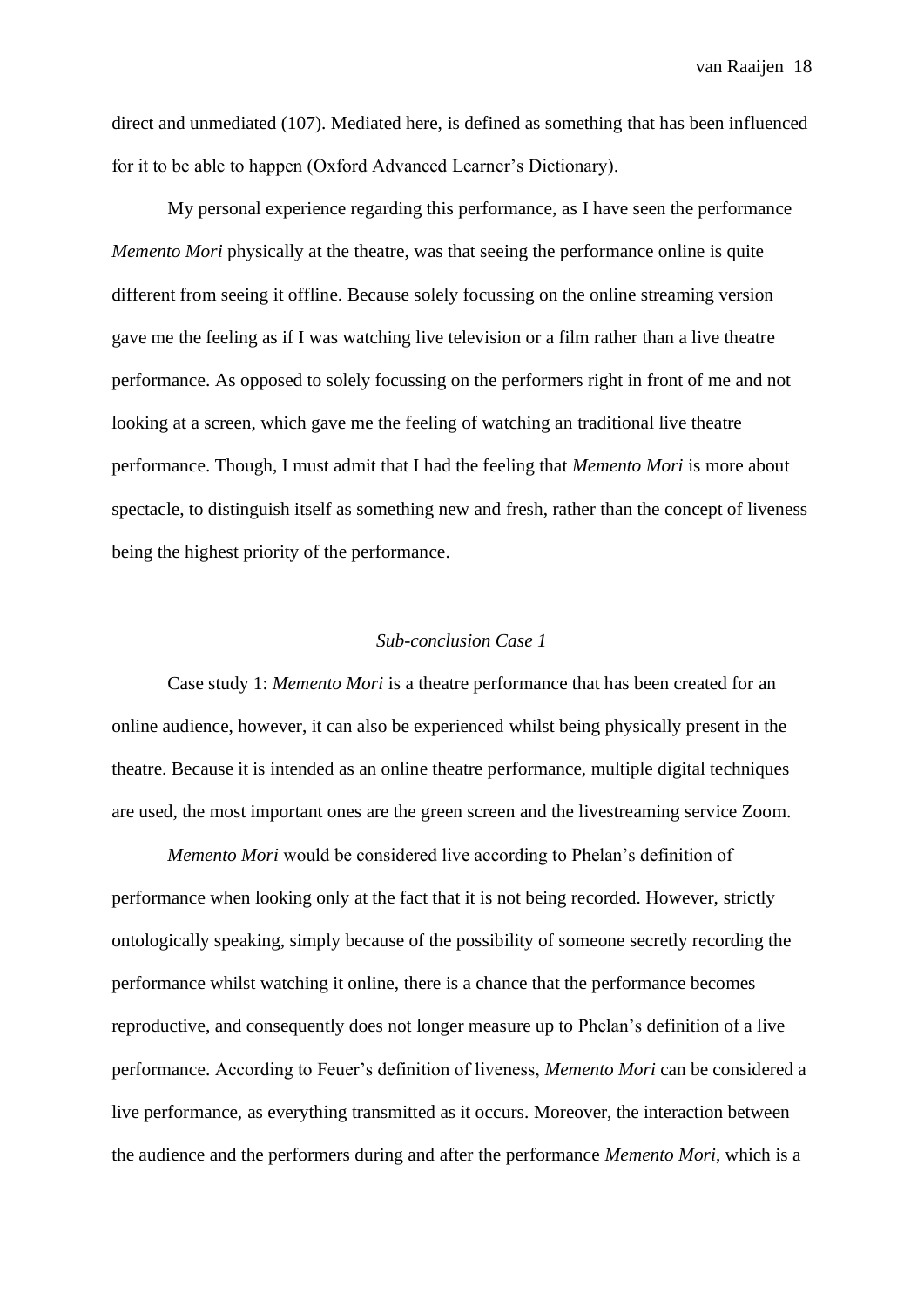unique characteristic of live performances, enhances the sense of liveness of the performance. Yet, when looking at Malloy's definition of live theatre performances, *Memento Mori* would only be considered live to those who are watching the performance live in the theatre, and not to those who are watching it online. Because the audience that watches the performance online is not physically co-present with the performers. However, Auslander states that liveness is historically contingent and that its definition changes. Hence, Wurtzler created a table helping to better understand and define live and technologically mediated performances. When looking at Wurtzler's table, *Memento Mori* could be categorized in Position I & II, respectively standing for classic liveness and live broadcasts, as it contains elements of both. This entails that there is a division between those watching the performance live in the theatre and those who are watching it online. Namely, according to Malloy's definition to those who are watching the performance live in the theatre, Position I, it can be considered a live performance. But to those who are watching the performance online it cannot be considered a live performance. Nonetheless, *Memento Mori* does fall into the, by Couldry newly proposed, category of online liveness. The use of Zoom makes it an interactive and immersive performance because it allows the audience to interact with both the performers and other spectators, consequently contributing to the perception of liveness by the audience.

<span id="page-18-0"></span>Concluding, whether *Memento Mori* can be considered a live theatre performance depends on which definition of live and liveness is used. According to the traditional definition of liveness it cannot be considered live, but according to more modern definitions it can.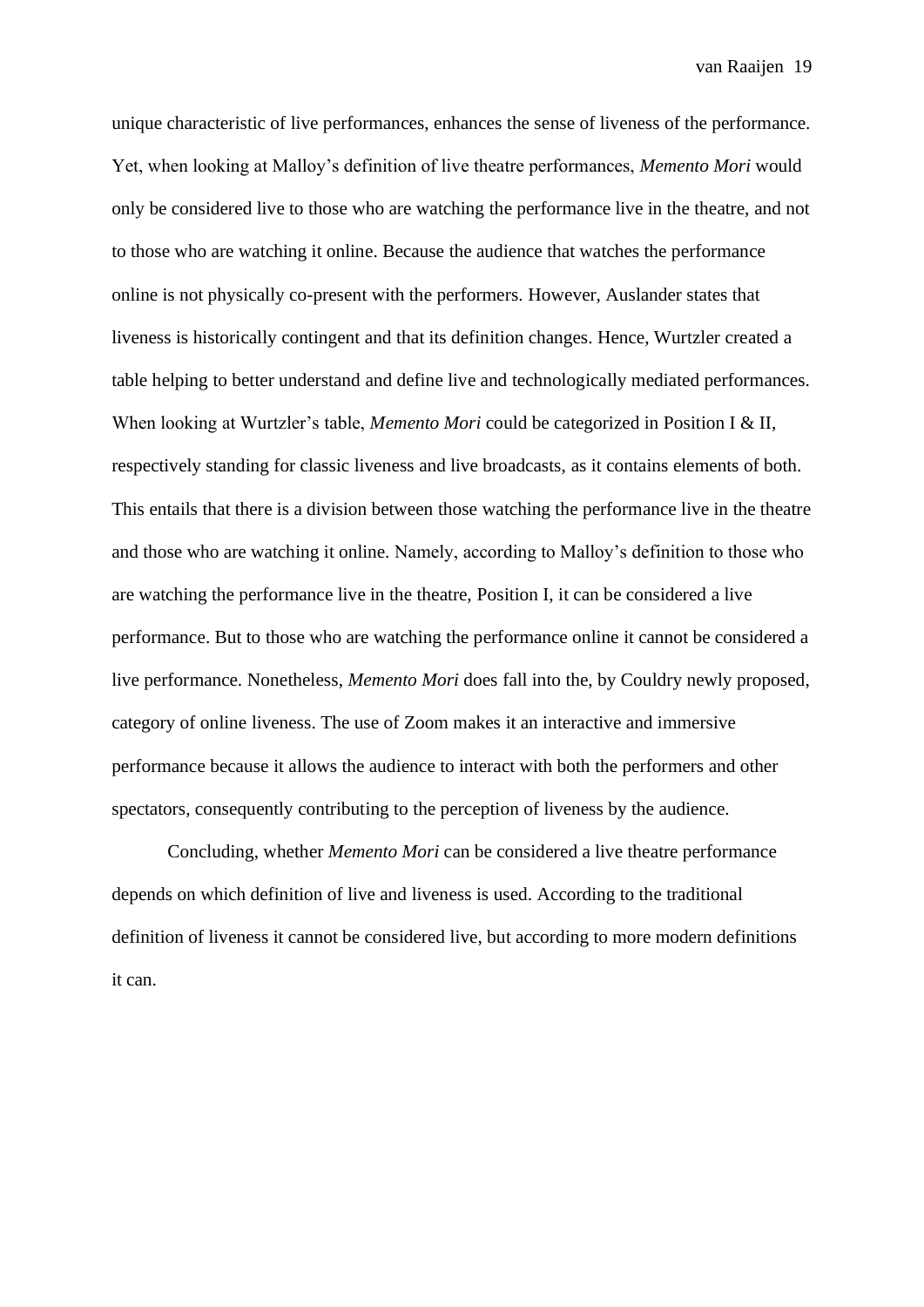# *Case 2: Romeinse Tragedies*

The second case study is on the performance *Romeinse Tragedies* by Internationaal Theater Amsterdam. This renowned Amsterdam based theatre company consists out of twenty-one actors and ten directors and are one of the leading theatre companies in the Netherlands ("ITA-Ensemble"). On yearly basis, Internationaal Theater Amsterdam produces a high-quality program with up to 600 pluriform national and international theatre and dance performances ("About ITA").

Originally, *Romeinse Tragedies* was an almost six-hour long live theatre performance that was solely performed in theatres in the Netherlands, but after continuing success and winning multiple prizes it was also performed in several major cities around the globe ("romeinse tragedies"). Due to the Covid-19 pandemic, during which people were no longer allowed to physically visit the theatre, the chief director of Internationaal Theater Amsterdam, Ivo van Hove, created an online version of the performance that is suitable for livestreaming ("Romeinse Tragedies"). Just like with the original offline version, people who want to see the performance buy their tickets online and an hour in advance they receive a link with a password to the livestream ("ITALive"). Adding to that, like in the theatre and with the performance *Memento Mori,* also *Romeinse Tragedies* is not recorded, documented, or saved in any way. Because of its popularity and success, the Dutch public broadcasting company VPRO decided to create a ten-part adaptation of the performance in collaboration with Internationaal Theater Amsterdam especially for television, which even can be watched online for free ("Romeinse Tragedies"). This ten-part television adaptation is interesting, as it shifts the concept of a live theatre performance to live television, hence it is referred to as new genre 'TV-theater', which translates to television theatre ("Romeinse tragedies").

Again, both sub-questions are sought to be answered in this analysis. The first subquestion is: "what elements does *Romeinse Tragedies* contain that contribute to the liveness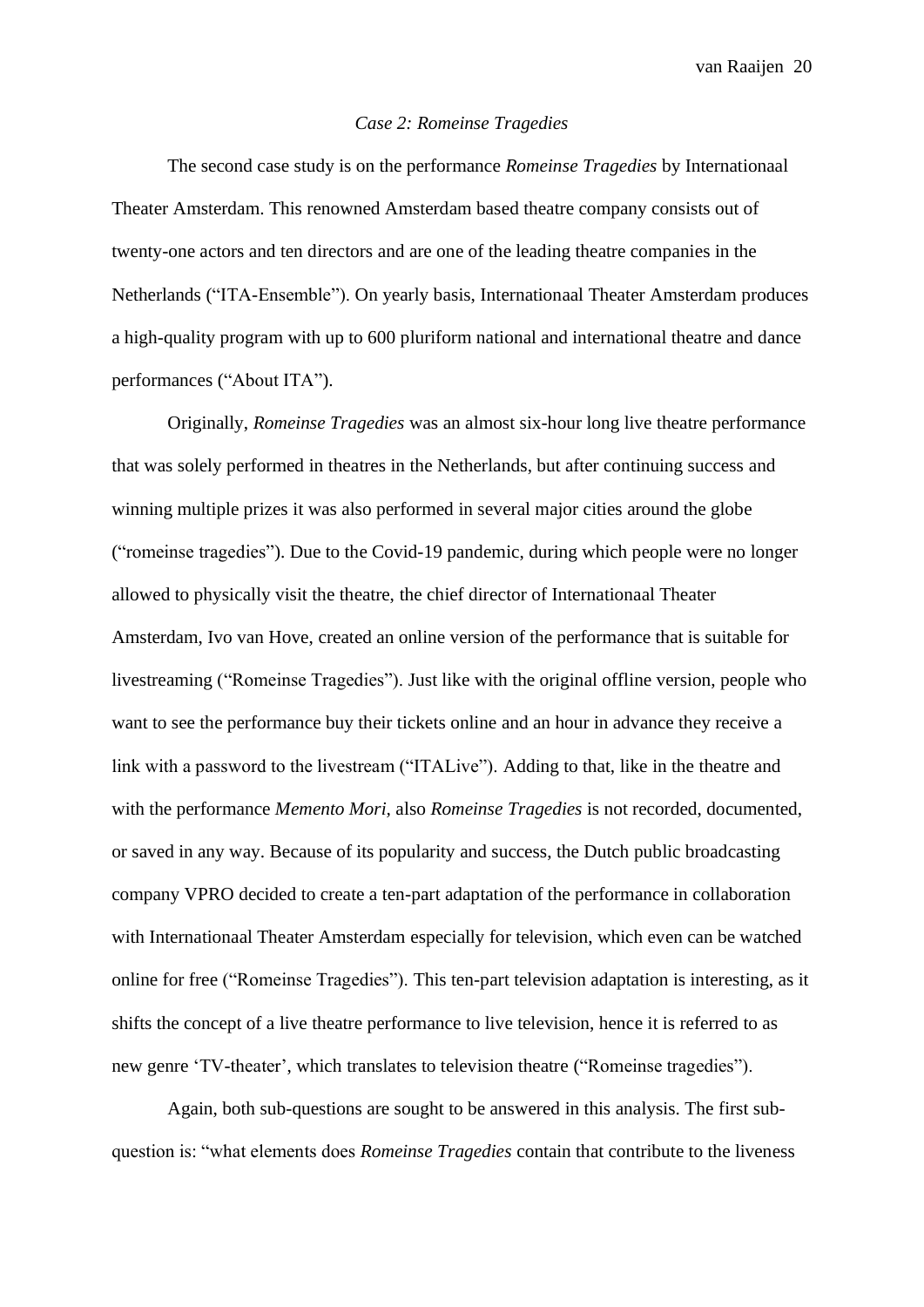of the performance?". The second sub-question is: "how do the defined elements that contribute to the liveness of *Romeinse Tragedies* differ from the traditional form of live theatre performance?". To answer these questions for the performance *Romeinse Tragedies*, the theories discussed in Chapter 1 have been consulted.

Here too, the digital technology of livestreaming plays an essential role within this performance with regards to the concept of liveness and being live. Just like it does with the performance discussed in the previous case study, *Memento Mori.* However, with *Romeinse Tragedies* it is not the livestreaming service Zoom that is used for livestreaming, but a livestream created by Internationaal Theater Amsterdam itself for the six-hour long performance, and a media streaming service for online television created by the Dutch public broadcasting company VPRO. At first, the VPRO media streaming service looks rather similar to streaming platforms such as Netflix and Amazon Prime. However, there is an important difference between the VPRO streaming service and the other mentioned media streaming services, namely that *Romeinse Tragedies* on VPRO can only be watched live in real-time and not just at any given time, just like the six-hours version of the performance, which means one cannot pause, fast-forward or rewind the performance ("ITALive). Whereas the other mentioned media streaming services do hold the option of watching media on demand, which entails that its users are allowed access to "video, audio and other types of content without the constraints of a predetermined release schedule" (Marketing Dictionary). The fact that *Romeinse Tragedies* can only be watched in live in real-time, when it is being performed, is what makes it live according to Feuer's definition of liveness. As she states that the concept of liveness entails, that events are transmitted as they occur, something that is brought to you as it really is, which creates the feeling of being there (13-14). Moreover, because *Romeinse Tragedies* is not recorded, it can be said that it only happens once, as each time it is performed it is at least slightly different from the previous time. This does not mean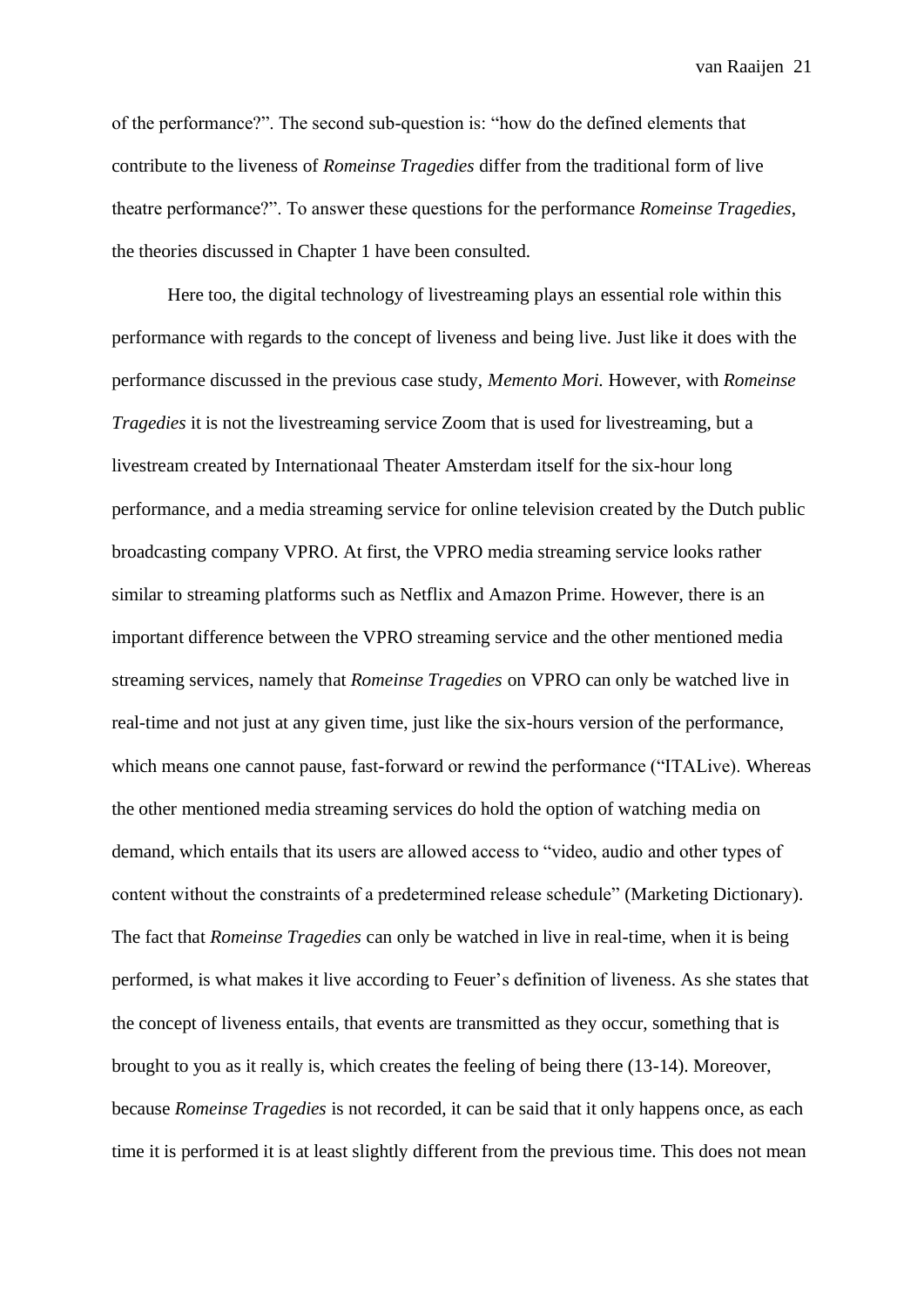it cannot be repeated and performed again, on the contrary, as Phelan states a performance can be performed again, but the repetition is per definition different (146). This uniqueness is what Feuer defines as a characteristic of live and liveness (15). This characteristic of being nonreproductive is what distinguishes a performance and honors the idea that a limited number of people in a specific time frame can have an experience of value which leaves no visible trace afterward (Phelan 148-149). In that sense, according to Phelan's definition of performance, *Romeinse Tragedies* can be considered as live. However, just as with *Memento Mori*, because it is performed online there always is the chance of somebody secretly recording the performance. Consequently, the possibility of the performance becoming reproductive arises. Therefore, the question whether *Romeinse Tragedies* can be considered live remains, at least according to Phelan's definition of performance.

Internationaal Theater Amsterdam also has an on-demand media streaming service named 'ITA On Demand', where people can watch theatre performances that have been recorded ("Theater aan huis"). This concept already existed but became increasingly popular during the first lockdown in the Netherlands, because people could still watch and enjoy theatre performances whilst being in quarantine, only now attending the performances digitally from their own home ("Theater aan huis"). Due to its success, the on-demand service continued to operate, and it is here to stay ("Theater aan huis"). The difference between the VPRO live streaming service and the on-demand streaming services is essential because it separates the performance *Romeinse Tragedies*, both the six-hour version and the television adaptation, as a live performance from the category of mediated performances. As Feuer states, the concept of liveness is referred to as something that television, live performance art and real life have in common, namely that they all live off the instantaneousness and uncertainty of the moment and that they are unmediated (13). Nonetheless, important to note here is the difference between live television and live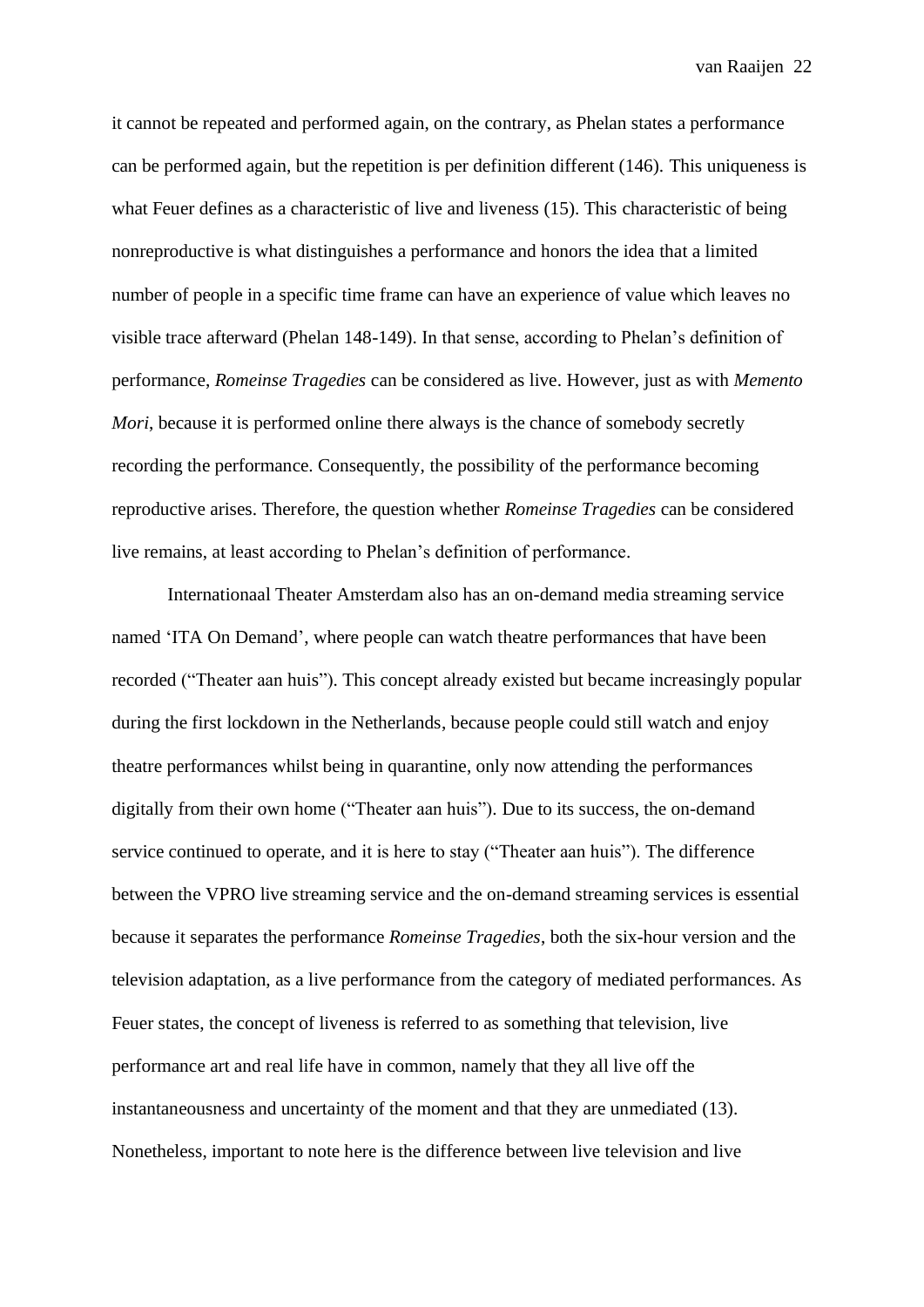performance art. Namely, Malloy states that the essence of live performance is unmediated contact between performers and audience, which demands a physical co-presence (Auslander 111). This is what Auslander refers to as a traditional view of live theatrical performance (107). With live television there never is a physical co-presence, except for those present in the studio, but neither is there with online live performances. Hence, according to Malloy's definition of live performance, *Romeinse Tragedies* cannot be considered live. Couldry, on the other hand, emphasizes on the temporal dimension rather than the spatial one and states that liveness is the sense that one can be in contact with others at any given moment, regardless of distance (Auslander 111). So, following Couldry's definition of liveness *Romeinse Tragedies* can be considered live. Using Wurtzler's table of spatial and temporal variables and relationships, *Romeinse Tragedies* would fall in the category of Position II, temporal simultaneity but spatial absence, which is referred to as live broadcasts (Auslander 110). This category is considered a modern-day definition of liveness and according to which the performance *Romeinse Tragedies* would be considered as live.

Both versions of the performance *Romeinse Tragedies* can always be subtitled in English, and the six-hour long livestream version even in French ("ITALive)". Subtitles are something that a lot of people will likely associate with film, and television, but probably not so quickly with live performances, especially not live theatre performances. Hence, an element like subtitles is likely to weaken the perception of liveness whilst watching a performance, as there is a significant chance that the audience will have the feeling of watching a film instead of a live theatre experience.

Personally, I would consider *Romeinse Tragedies* as a live performance, as it can only be experienced at the exact same moment it is performed. Nonetheless, as a millennial I am likely to be somewhat biased when it comes to my stance towards digitalization and technology, which is predominantly positive.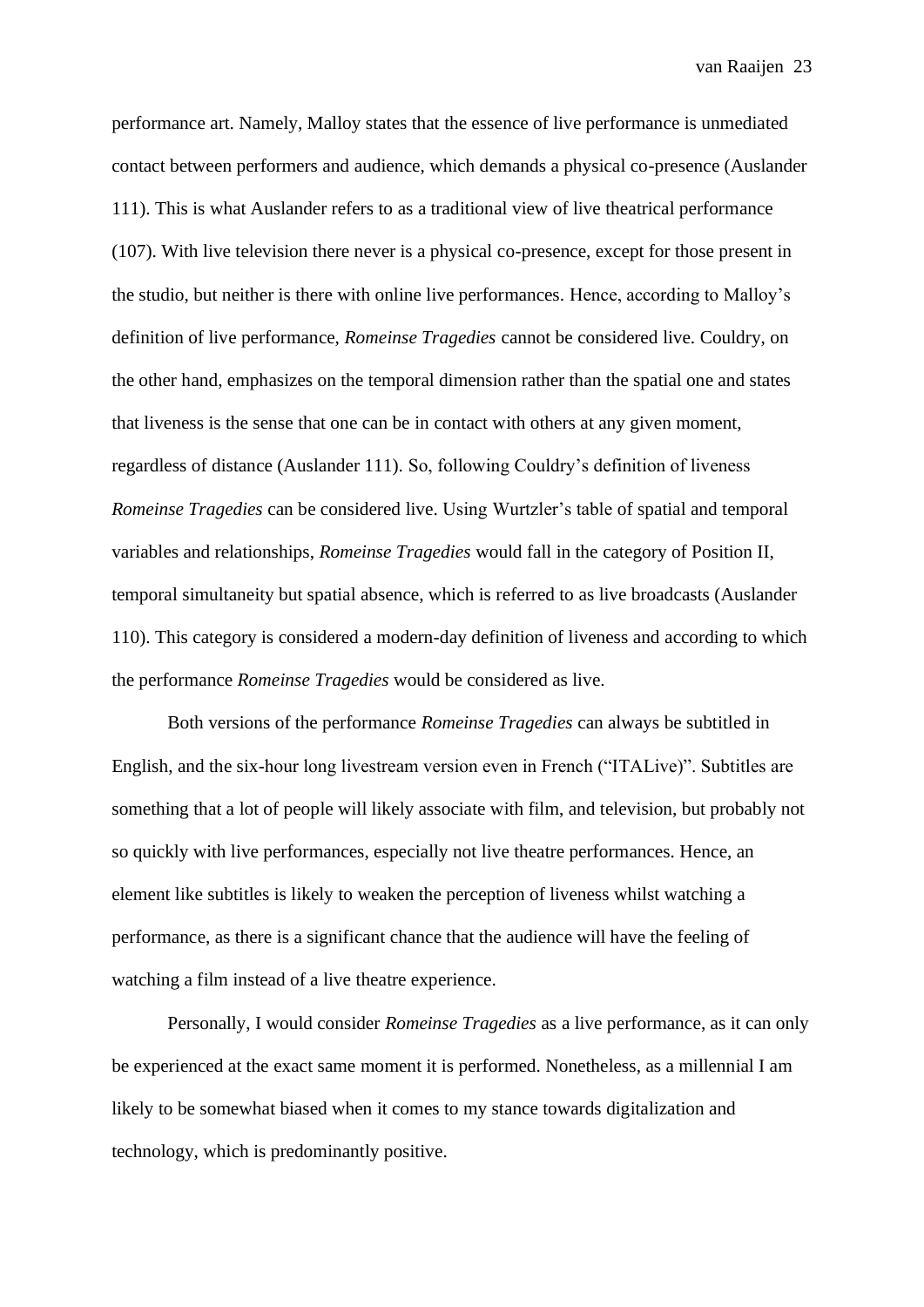# *Sub-conclusion Case 2*

<span id="page-23-0"></span>Case study 2: *Romeinse Tragedies* is a theatre performance that can solely be experienced online via livestreams and not physically in a theatre. Both a six-hour version and a ten-part tv-adaptation are available online. The performance can only be viewed in realtime and cannot be paused, fast-forwarded, or rewound, unlike performances that are provided by on-demand streaming services where mediated performances can be viewed at the user's convenience.

*Romeinse Tragedies* would be considered live according to Feuer's definition of liveness, as everything that happens during the performance is transmitted as it occurs, so it is brought to you as it really is. As according to Phelan, another element that makes it live is the sense of it being unique, as it is not recorded and therefore can only happen once, because every time it would be repeated it would be different. Nonetheless, just like with the performance in case 1, *Memento Mori*, with the online livestream of *Romeinse tragedies* there always is the possibility of someone secretly recording it, with as its consequence the performance becoming reproductive. Thus, according to Phelan's definition *Romeinse Tragedies* would not be considered as live. Neither would it be considered live according to Malloy's definition of live performance, because of the lack of physical co-presence of the audience and the performers. Couldry, on the other hand, emphasizes on the temporal dimension instead of the spatial one and states that liveness is the sense of being in contact with others at any given moment, regardless of distance. Hence, following Couldry's definition of liveness, *Romeinse Tragedies* would be considered live. As well as according to Wurtzler's definition of liveness, which is a modern-day definition of liveness referred to as live broadcasts. *Romeinse Tragedies* does, however, have the option of subtitles, which might contribute to the feeling of the audience of watching a movie rather than a live theatre performance.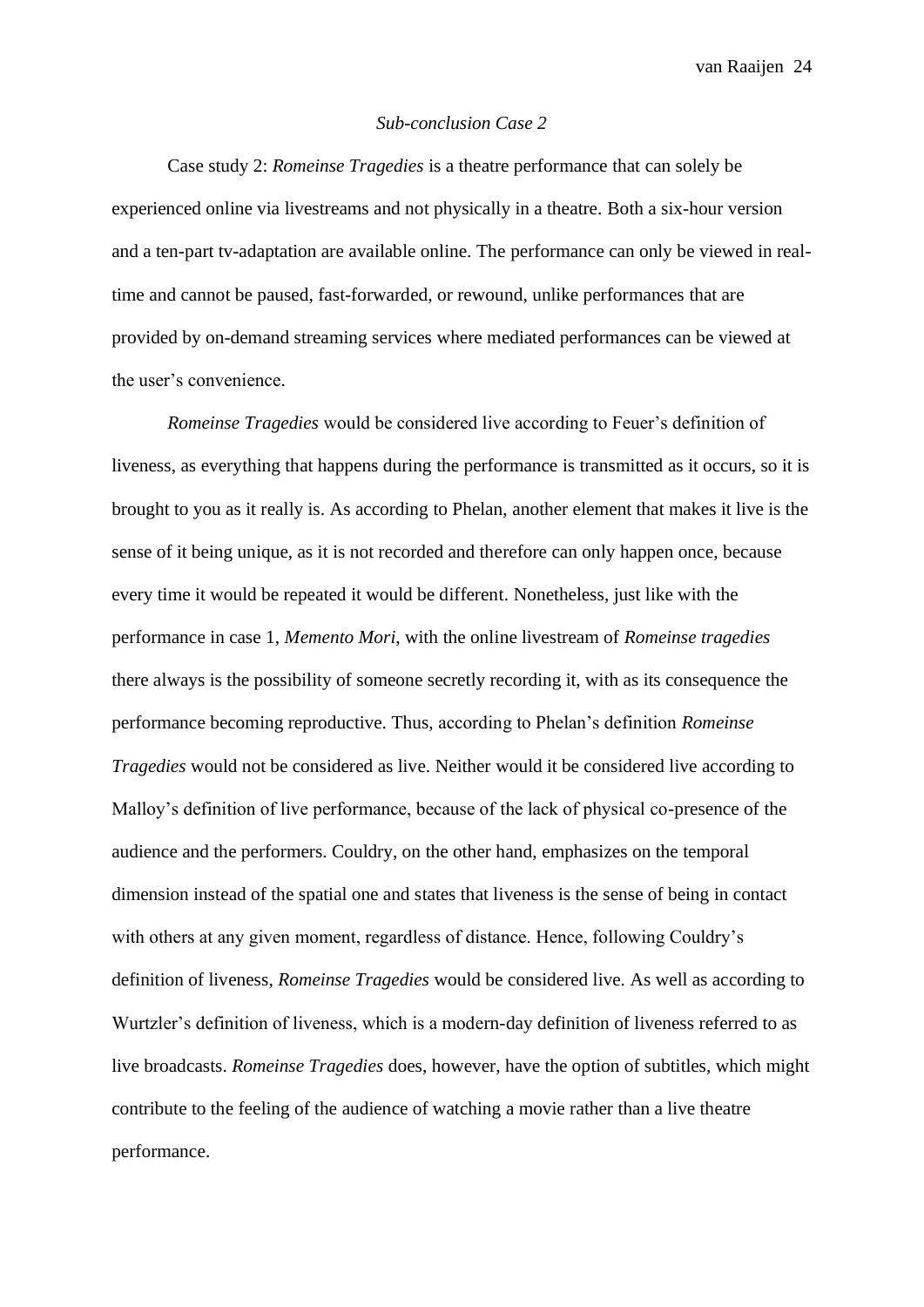<span id="page-24-0"></span>Concluding, whether *Romeinse Tragedies* can be considered a live theatre performance depends on which definition of live and liveness is used. According to the traditional definition of liveness it cannot be considered live, but according to more modern definitions it can.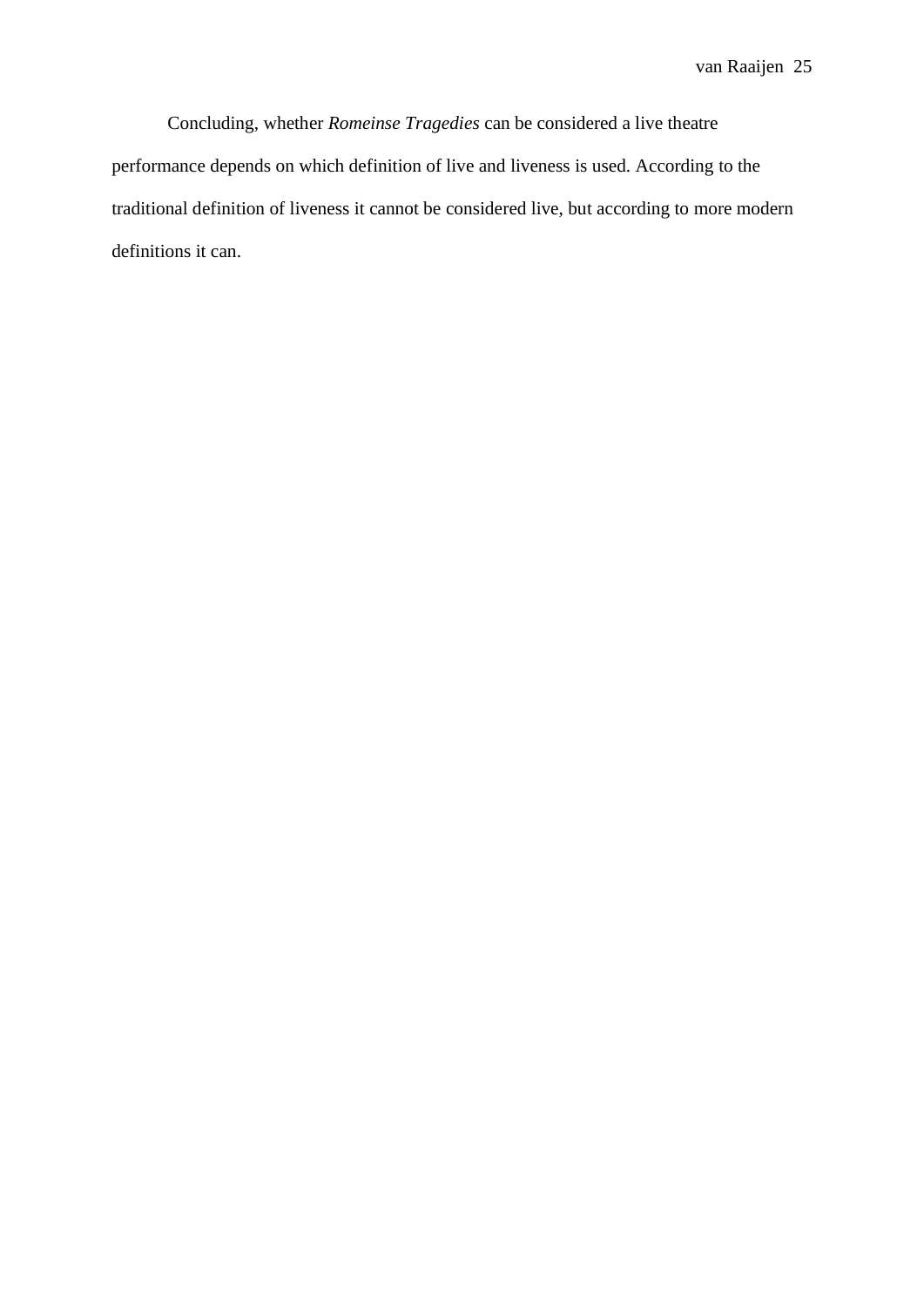#### *Conclusion*

The Covid-19 virus caused a global pandemic that consequently also struck the Netherlands and its cultural sector, part of which are the theatre companies and performances. Due to the lockdown, theatres had to be closed and people were therefore no longer able to visit performances in the theatre. In this thesis, I have delved deeper into the concept of liveness and the underlying theories that define it, and with that the technological advancements that shape the landscape of contemporary live performance art. By doing so, I have sought to answer the research question: "How do live performance acts and companies maintain an experience of liveness during the lockdown in the Covid-19 pandemic?". In the pursuit of doing so, two case studies on two different theatre performances that were created during the lockdown, by two different Dutch theatre companies, have been conducted. Furthermore, for each case study two sub-questions have been answered. The first one: "what elements does the concerned case contain that contribute to the liveness of the performance?". The second one: "how do the defined elements that contribute to the liveness of the concerned case differ from the traditional form of live theatre performance?".

In the first chapter eminent theories around liveness and live art performances have been highlighted and explained. Alongside with this, definitions of concepts and relevant techniques regarding the research topic have been elaborated on. All of this with the object of finding answers to properly analyse the cases.

The first case study, *Memento Mori,* is a theatre performance especially created for an online audience but can simultaneously be experienced in the theatre by a small audience. The two most important digital techniques used are the green screen and the livestreaming service Zoom. According to Feuer's definition of liveness the performance can be considered as live, as it is transmitted as it occurs. And so it would according to Phelan's definition of performance. But because of the possibility of someone secretly recording the performance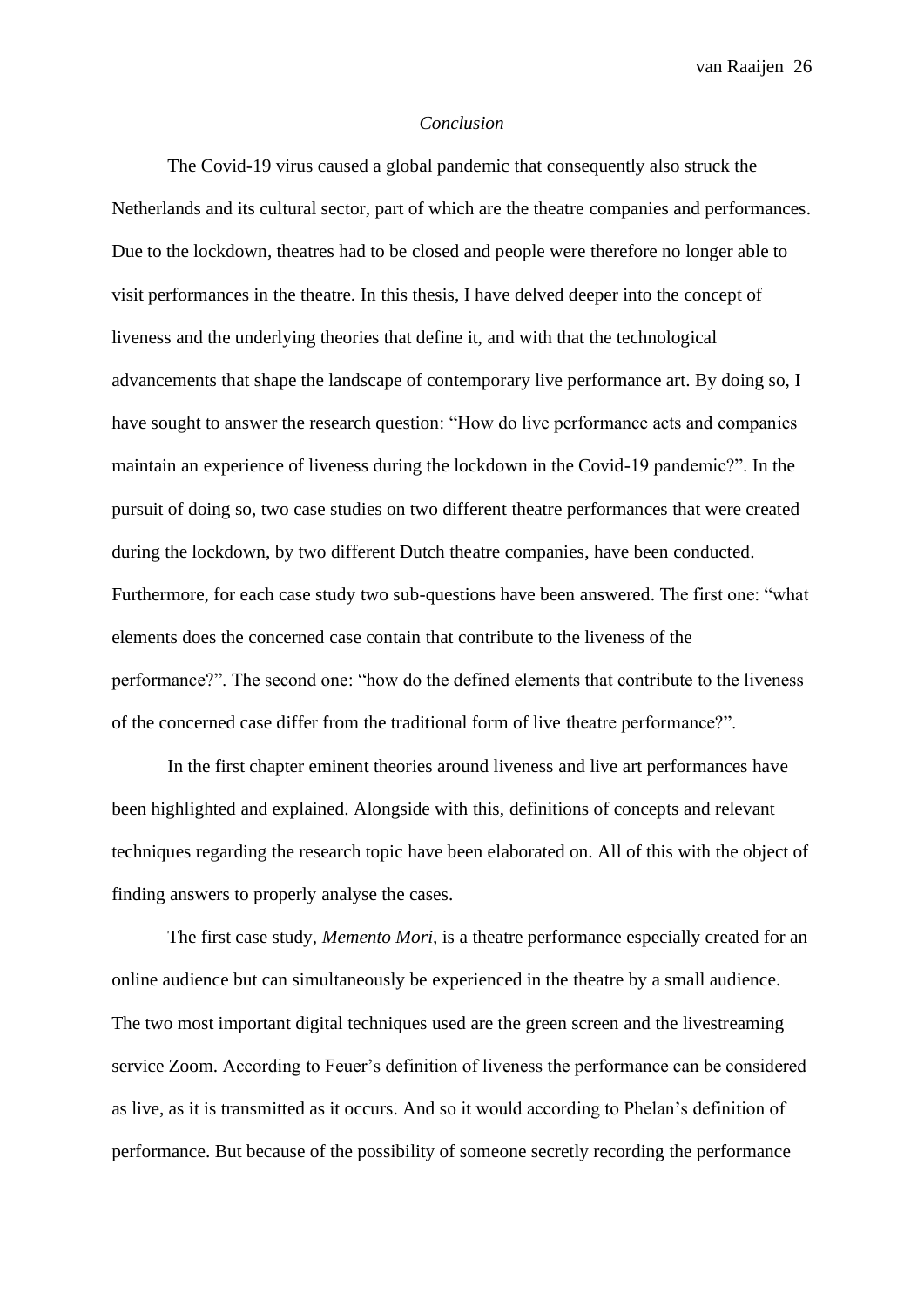whilst watching it online, it does not to measure up to the definition anymore, as according to Phelan it then becomes reproductive. Neither can *Memento Mori* be considered live according to Malloy's definition, only to those attending the theatre physically, because of the lack of physical co-presence of the audience and the performers during the online performance. However, when making use of Wurtzler's table, *Memento Mori* could be considered as live, because it would fall in the category of Position I, to those who are physically attending the theatre to experience the performance, and in Position II, to those experiencing the performance online. The Positions I & II respectively stand for classic liveness and live broadcasts, classic liveness corresponds with Malloy's definition and live broadcasts is a modern definition of liveness that emphasizes on the temporal dimension of a performance rather than the spatial. Lastly, *Memento Mori* also falls into the by Couldry newly proposed category of online liveness.

The second case study, *Romeinse Tragedies,* is a theatre performance that has two versions, a six-hour version and a ten-part tv-adaptation, that both can solely be experienced online via livestreams. It can only be viewed in real-time and cannot be paused, fast-forwarded, or rewound, unlike performances that are provided by on-demand streaming services where mediated performances can be viewed at the user's convenience. According to Feuer's definition *Romeinse Tragedies* would be considered live, as everything happens as it occurs, and it is brought to you as it really is. Nonetheless, although it is not recorded and therefore unique, as each repetition per definition would be different, it still cannot be considered live according to Phelan's definition of performance. Because there always is the possibility of someone secretly recording it, with as its consequence the performance becoming reproductive. Neither would it be considered live according to Malloy's definition, because of the lack of physical co-presence of the audience and the performers. Couldry, on the other hand, states that liveness is the sense of being in contact with others at any given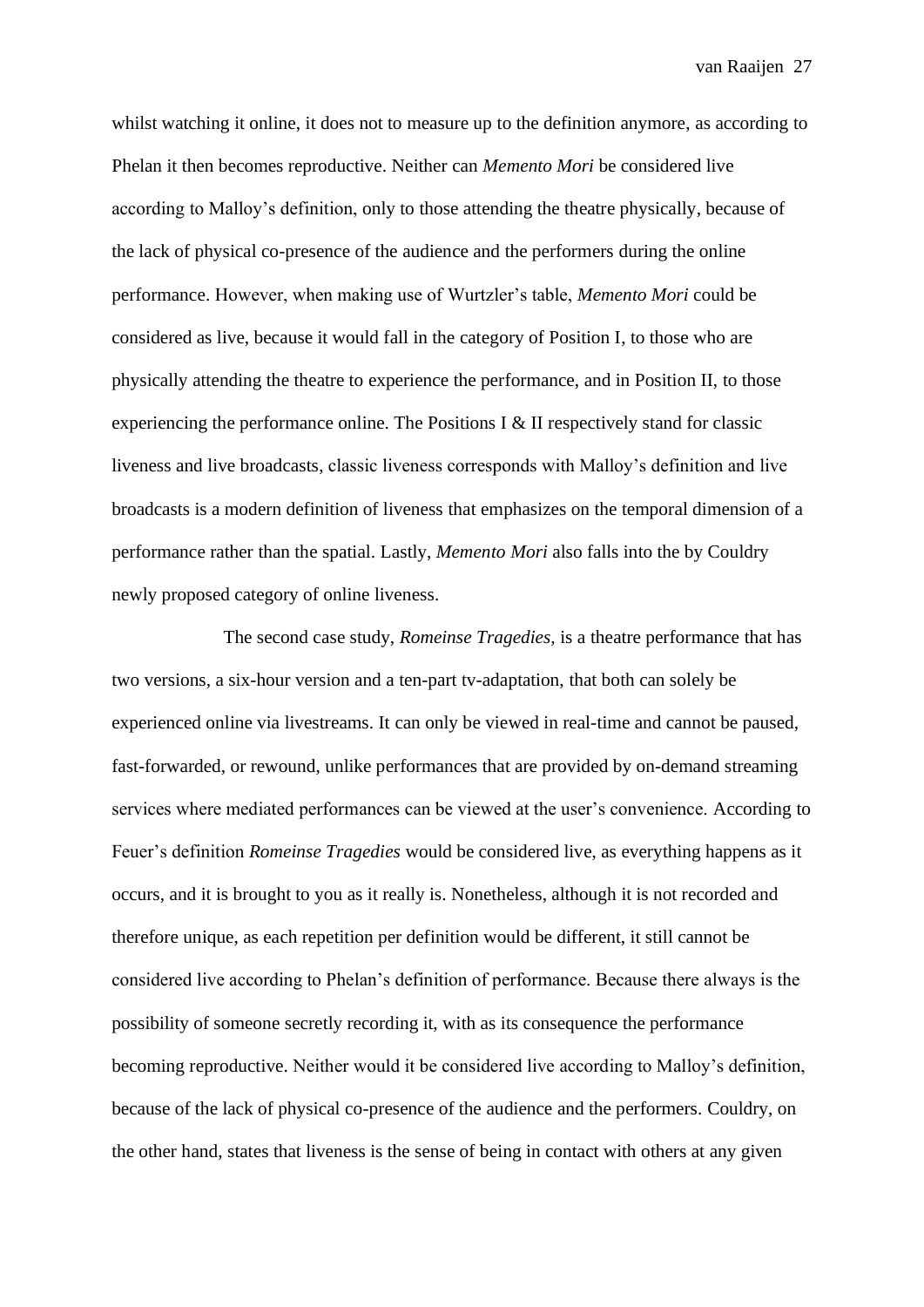moment, regardless of distance. Therefore, according to this definition *Romeinse Tragedies*  would be considered live. As well as according to Wurtzler's definition of liveness, which is a modern-day definition of liveness referred to as live broadcasts.

When looking at the two case studies and comparing the outcomes of the two case studies, it can be said that both theatre performances contain various elements that either support or contradict the liveness of the performances. Hence, to both cases applies that to establish whether the performance can be considered a live theatre performance, it depends on which definition of live and liveness is used. Therefore, according to the traditional definition of liveness neither case would be considered live, but according to more modern definitions both cases would be considered live.

In conclusion, it can be said that both *Memento Mori* and *Romeinse Tragedies* can be considered as live theatre performances that were able to maintain their experience of liveness during the lockdown, provided that it is on the base of the modern definition of liveness.

<span id="page-27-0"></span>Therefore, personally, I would consider both cases as live performance acts, as they can only be experienced at the exact same moment they are performed.

Ultimately, the question that has arisen after this research is whether the traditional definition of live and liveness still upholds in contemporary society?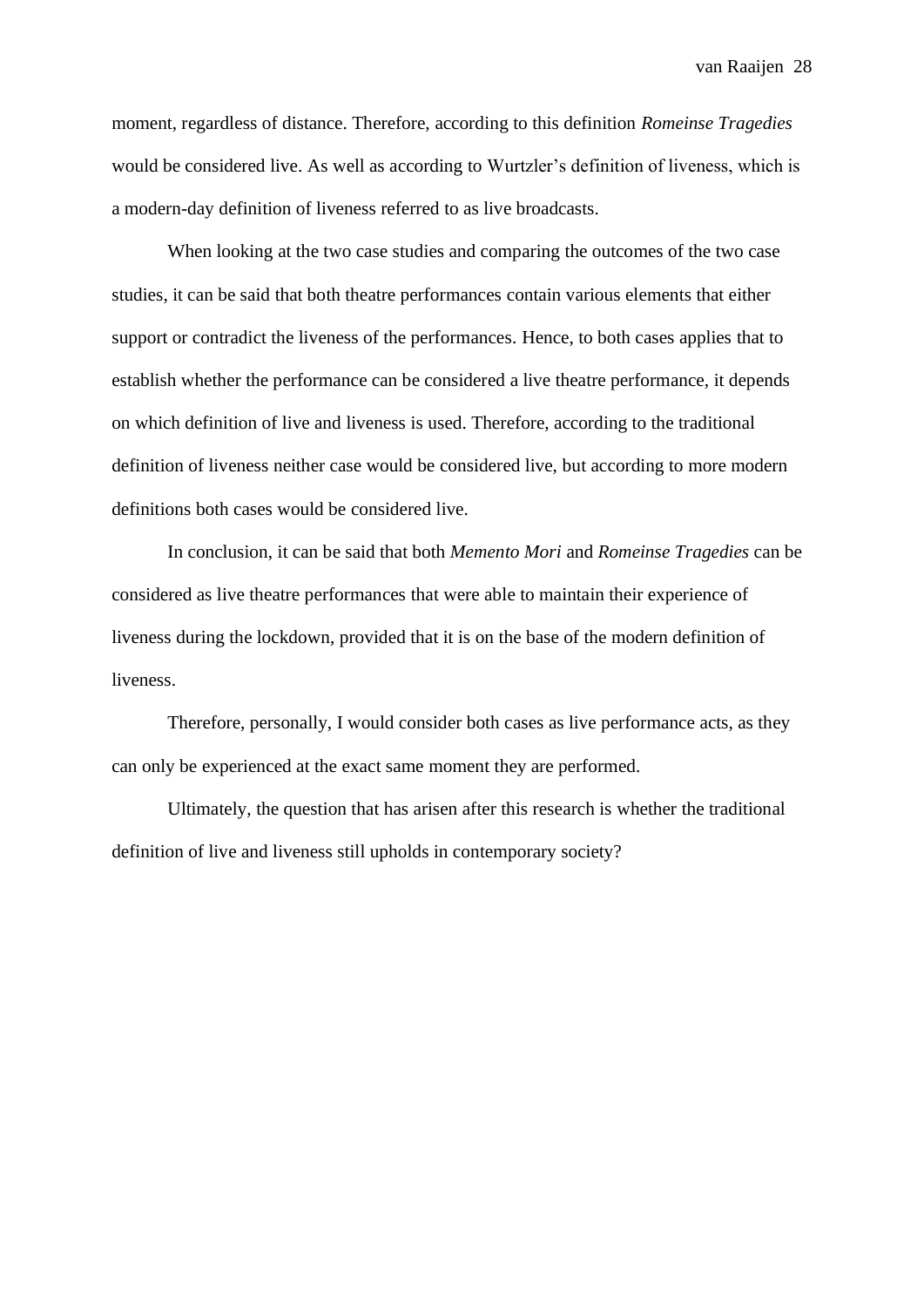#### *Works Cited*

- "About ITA." *Internationaal Theater Amsterdam,* 2021, ita.nl/en/about-ita/. Accessed 11 Jun. 2021.
- Allen, Mickeel. "Technological Influence on Society." *Alvernia U,* Nov. 2019, www.bctv.org/2019/11/07/technological-influence-on-society/.
- Anderson, Janna et al. "Experts Say the 'New Normal' in 2025 Will Be Far More Tech-Driven, Presenting More Big Challenges." *Pew Research Center,* 18 Feb. 2021, www.pewresearch.org/internet/2021/02/18/experts-say-the-new-normal-in-2025-willbe-far-more-tech-driven-presenting-more-big-challenges/.
- Auslander, Philip. "Live and technologically mediated performance." *Part II – Body politics: the individual in history,* Cambridge UP*,* 2008, pp. 107-119.
- Feuer, Jane. "The Concept of Live Television: Ontology as Ideology." *Regarding Television: Critical Approaches – An Anthology,* edited by E. Ann Kaplan, University Publications of America*,* 1983, pp. 12-22,
	- moodle.swarthmore.edu/pluginfile.php/458033/mod\_resource/content/1/docit.tips\_ian e-feuer-the-concept-of-live-television-ontology-as-ideology-.pdf.
- Hove, Ivo van. *Romeinse Tragedies.* Internationaal Theater Amsterdam*,* 2020, ita.nl/nl/lp/italive/1440597/.
- "ITA-Ensemble." *Internationaal Theater Amsterdam*, ita.nl/nl/ensemble/. Accessed 11 Jun. 2021.
- "ITALive." *Internationaal Theater Amsterdam,*  ita.nl/en/lp/italive/1440597/?gclid=CjwKCAjw2ZaGBhBoEiwA8pfP\_mb8Nmw2G5 mb9kQn4\_K1p\_FX7jxQltWucYfrTMDt6Gp9BBohlM1LfhoCKo0QAvD\_BwE*.*  Accessed 25 Apr. 2021.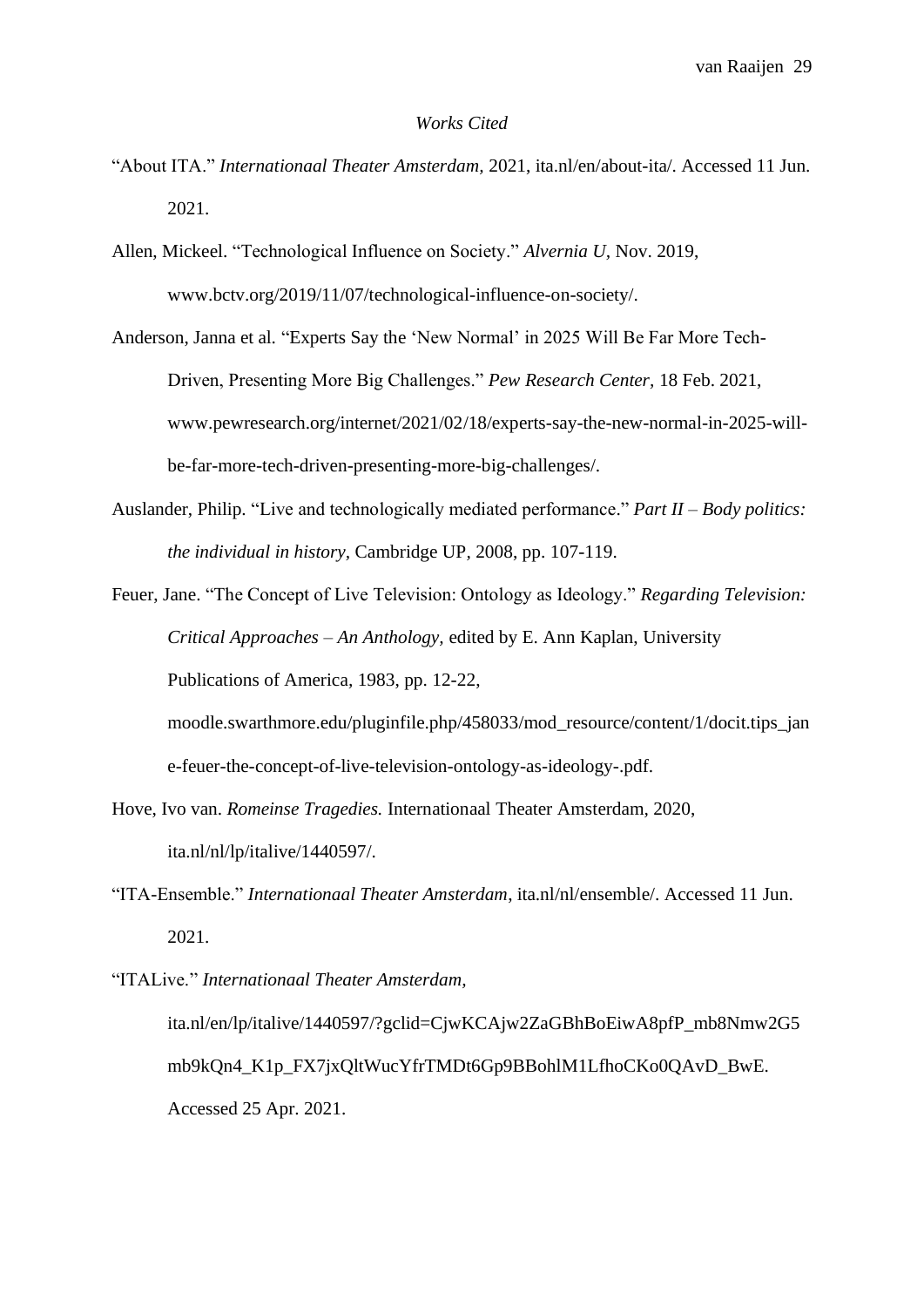Karunuthilake, K. "Positive and negative impacts of COVID-19, an analysis with special reference to challenges on the supply chain in South Asian countries." *Journal of Social and Economic Development,* Sep. 2020. *Springer,* doi.org/10.1007/s40847- 020-00107-z.

Krutch, Joseph. "Quotes." *Good Reads*,

www.goodreads.com/author/quotes/79104.Joseph\_Wood\_Krutch.

Marketing Dictionary. "Media on Demand." *Common Language Marketing Dictionary,*  2020, marketing-dictionary.org/m/media-on-demand-mod/.

Nineties Productions. "Memento Mori." *Nineties Productions,* www.ninetiesproductions.nl/en/memento-mori/.

Nineties Productions. "Over ons." *Nineties Productions,* www.ninetiesproductions.nl/overons/over-nineties-productions/.

Oxford Advanced Learner's Dictionary. "Mediate." *Oxford UP,* 2021.

Phelan, Peggy. *Unmarked: The Politics of Performance.* Routledge, 1993, pp. 146-166.

- Reason, Matthew. "Theatre Audiences and Perceptions of 'Liveness' in Performance." *Participations: Journal of Audience and Reception Studies,* vol. 1, May 2004.
- Rijksoverheid. "Persconferentie coronavirus 3 novmeber in eenvoudige taal." *De Rijksoverheid,* 2020, www.rijksoverheid.nl/onderwerpen/coronavirus-covid-19/vraagen-antwoord/persconferentie-coronavirus-3-november-in-eenvoudige-taal.
- "Romeinse Tragedies." *Internationaal Theater Amsterdam,* ita.nl/nl/voorstellingen/romeinsetragedies/1569929/. Accessed 11 Jun. 2021.

"romeinse tragedies." *toneelgroepamsterdam,* tga.nl/voorstellingen/romeinse-tragedies. Accessed 11 Jun. 2021.

"Romeinse tragedies." *VPRO, www.vpro.nl/programmas/romeinse-tragedies.html.* Accessed 11 Jun. 2021.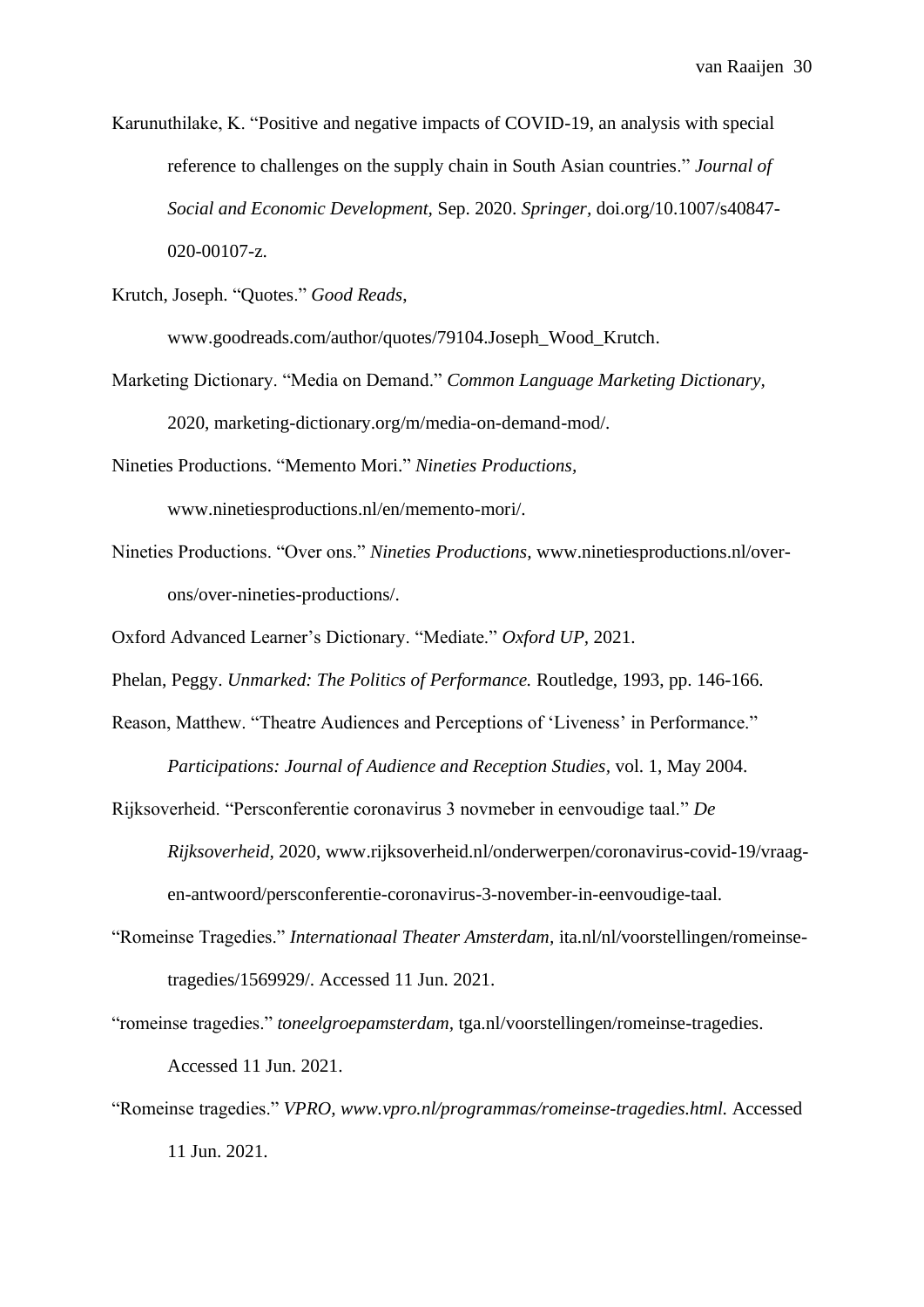Tannen, Deborah. "Discourse Analysis-What Speakers Do in Conversation." *LSA,* 2021, www.linguisticsociety.org/resource/discourse-analysis-what-speakers-doconversation.

"Theater aan huis: ITA on demand". *Theater.nl,* 27 Jun. 2020,

www.theater.nl/nieuws/theater-aan-huis-ita-on-

demand/?acceptCookies=60c785ab4fe19.

United Nations Conference on Trade and Development. "Building post-pandemic resilience through science, technology and innovation." *UNCTAD,* May 2021, unctad.org/news/building-post-pandemic-resilience-through-science-technology-andinnovation.

<span id="page-30-0"></span>World Health Organization, 2020, www.who.int.